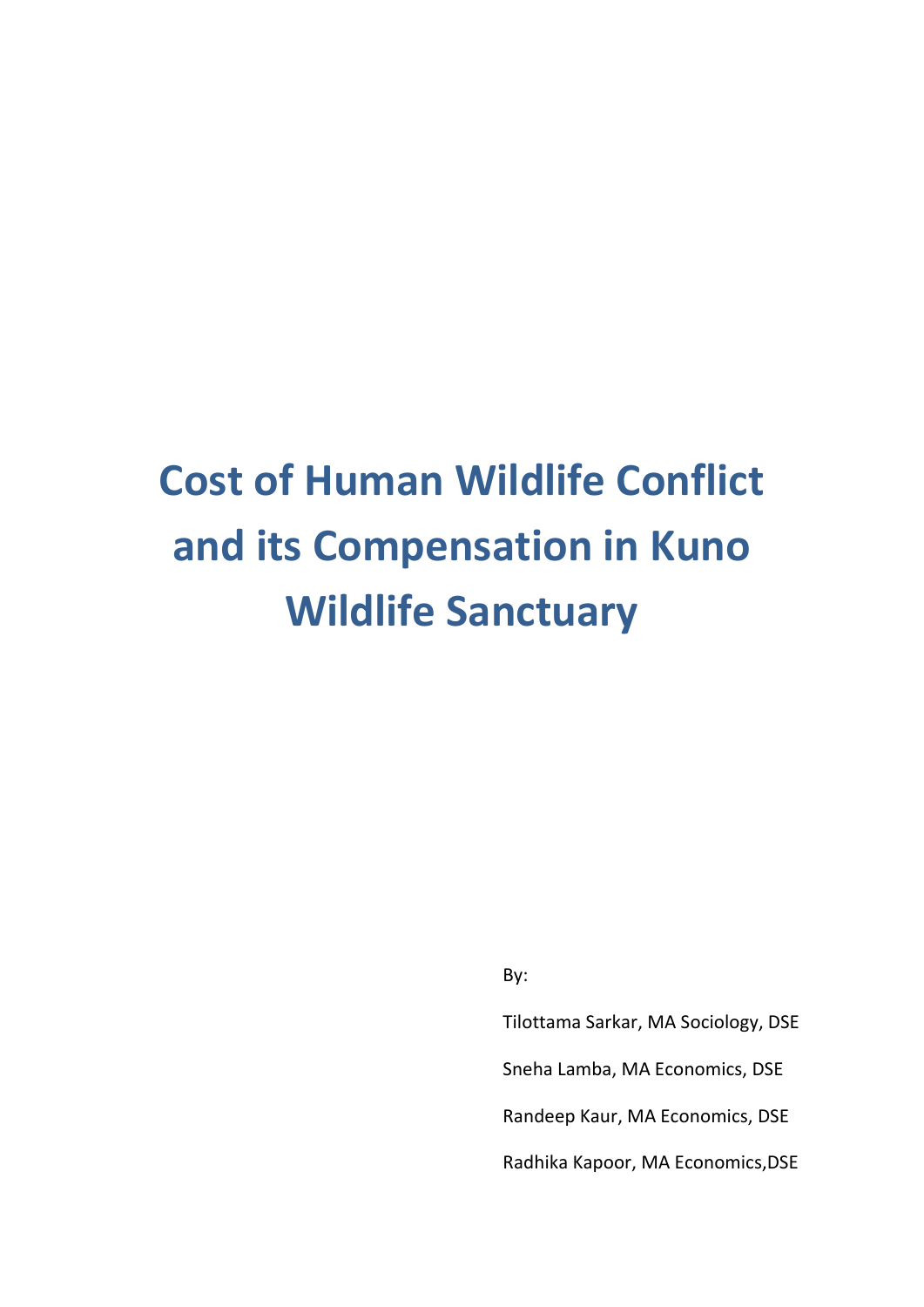# **Acknowledgement**

We would like to thank DSE and the Krishna Raj Fellowship programme for giving us the opportunity to write this paper. We are grateful to the faculty advisors, Dr Anirban Kar, Dr J.V. Meenakshi**,** Dr Aditya Bhattacharjea and Dr Ashwini Deshpande, and also Dr Deepti Goel for their valuable feedback and suggestions. We would also like to thank Dr Asmita Kabra and Dr Vikram Dayal for helping us through the paper, from drafting the research proposal to formulating conclusions.

We also thank Samrakshan Trust, an NGO that works near Kuno Wildlife Sanctuary. This paper would not have been possible without the help and suggestions offered by their team members, Mr Merajuddin, Mr Ramlal, Mr Dayakishan and Mr Roshan Lal, to name just a few.

Any inconsistencies in the paper are attributable to the authors and in no way reflect on those who advised and guided them.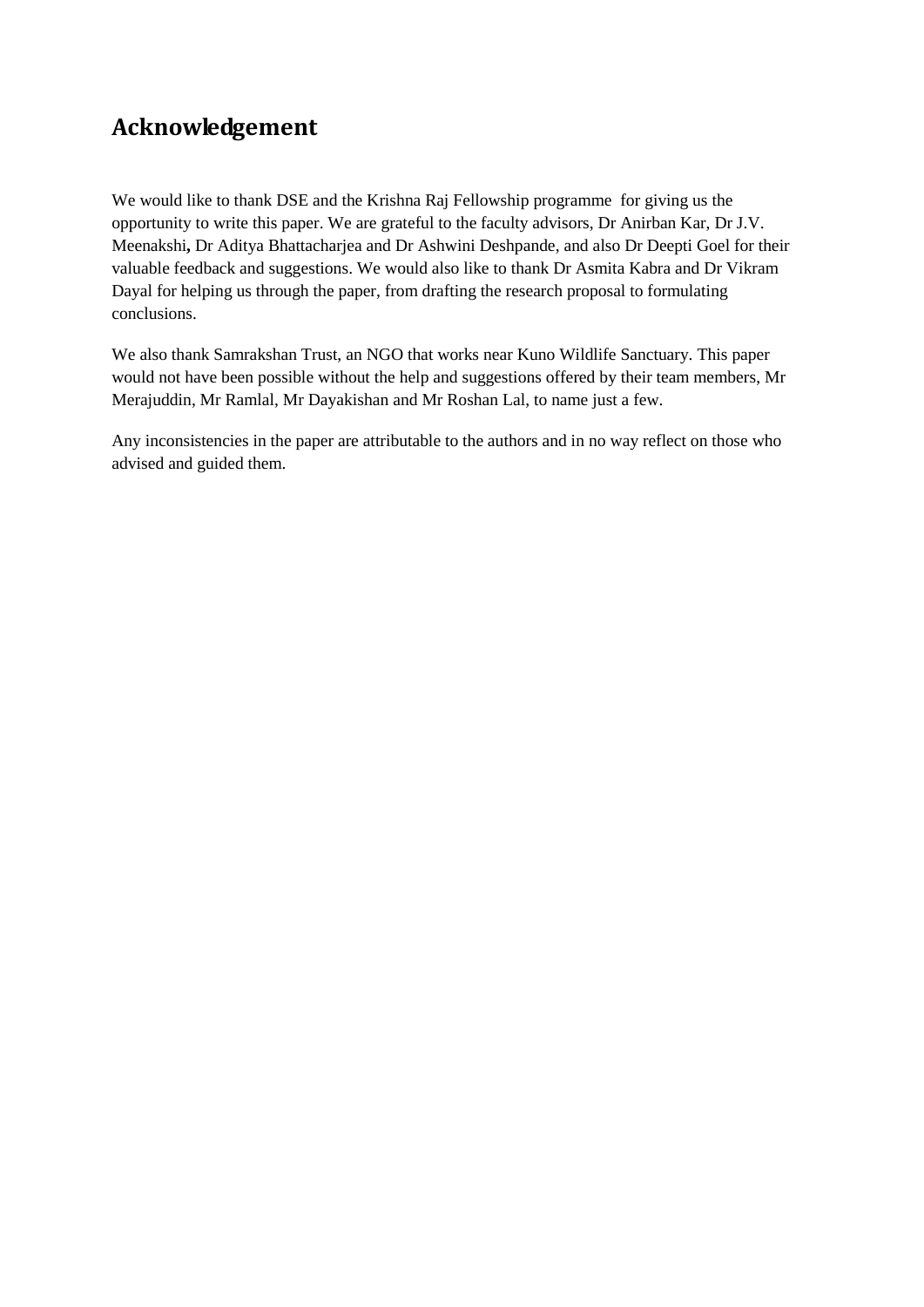# **Contents**

| Human Wildlife Conflict (HWC) and its compensation: A social and economic paradigm 8 |
|--------------------------------------------------------------------------------------|
|                                                                                      |
|                                                                                      |
|                                                                                      |
|                                                                                      |
|                                                                                      |
|                                                                                      |
|                                                                                      |
|                                                                                      |
|                                                                                      |
|                                                                                      |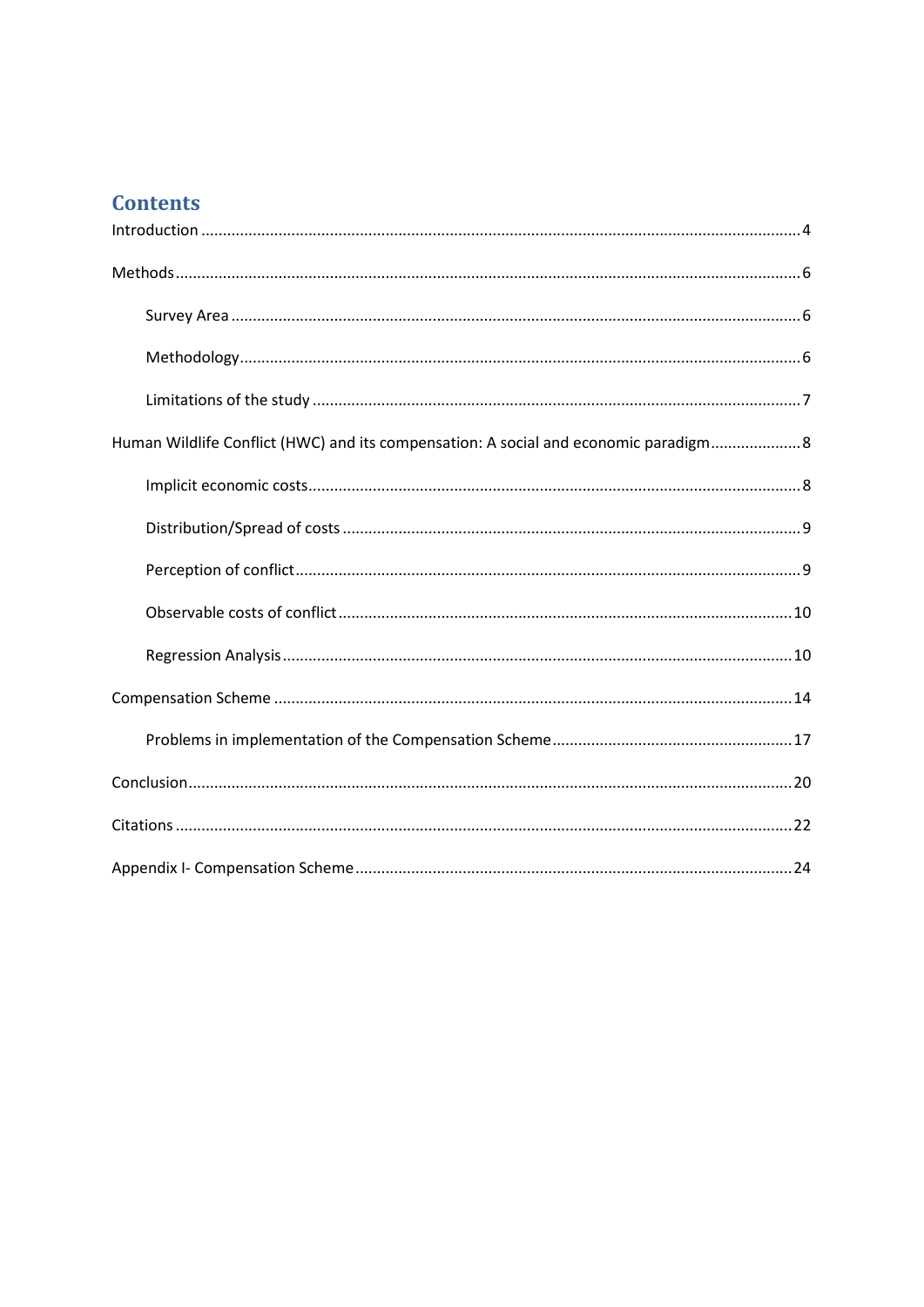## <span id="page-3-0"></span>**Introduction**

Human wildlife conflict inevitably arises when the needs of forest adjacent human settlements collides with those of the wildlife. Rise in crop density, non timber forest produce (NTFP) gathering, livestock grazing and hunting adversely affect forage and prey availability, besides impacting biodiversity through indirect mechanisms (Elisa Distefano). On the other hand, human settlements become attractive targets for wildlife as they are competitively excluded from forest resources (Madhusudhan and Mishra 2003). Relatively defenceless livestock and standing crops in a field are easy preys for wild animals, especially as the wild plants and herbivores have evolved natural defences against foragers. (Polis 1999, Sukumar 1990, Madhusudhan and Mishra 2003). It is then not surprising that crop and livestock depredation, and even loss of human lives are not uncommon in such human settlements, and have been reported from many parts of India. (Johnsingh and Panwar 1992, Prater 1980, Rajpurohit & Mohnot 1988, Studsrød & Wegge 1995, Sekhar 1998).

Official response to address the human wildlife conflict came largely in the form of promulgation of various laws and regulations. The Wildlife Protection Act (1972) prohibited all human activities, except management work and tourism inside *National Park*s, while certain types of rights and activities are permitted inside *Sanctuaries.* Greater levels of human activity are permitted inside Reserved Forests (RFs) and Protected Forests<sup>[1](#page-3-1)</sup>, the latter being granted a higher degree of flexibility. These Acts were meant to mitigate the conflict and conserve wildlife, *via* a balanced mechanism of earmarking protected areas and stating conditions under which hunting and trading of animals was permitted. However, over the years, the Wildlife Protection Act underwent various amendments, virtually banning hunting and trading in all forms and excessively concentrating on the conservation of wildlife at the expense of socio-economic rights of the local communities, fracturing their dependencies and relations<sup>[2](#page-3-2)</sup> with the forest and creating much resentment. (Hales 1989). This was sought to be corrected by the Forest Rights Act 2006, which granted use and title rights and forest management rights to forest dependent communities.

Most conflict resolution methods employed can be broadly classified in two categories: proactive measures which pre-empt conflict, and reactive or mitigative measures which are promulgated post conflict (Madhusudhan and Mishra 2003, Mishra 1997). Proactive strategies include barriers (natural or man made), improved anti predator and livestock management, guarding fields and livestock, etc, while reactive measures include compensation schemes, relocation and granting of rights to natural resources local communities.

<span id="page-3-1"></span> <sup>1</sup> First mentioned in the Indian Forest Act, 1927.

<span id="page-3-2"></span><sup>&</sup>lt;sup>2</sup> The Wildlife Protection Act 1972 (Management of Over Abundant Ungulate Populations, H.S. Pabla).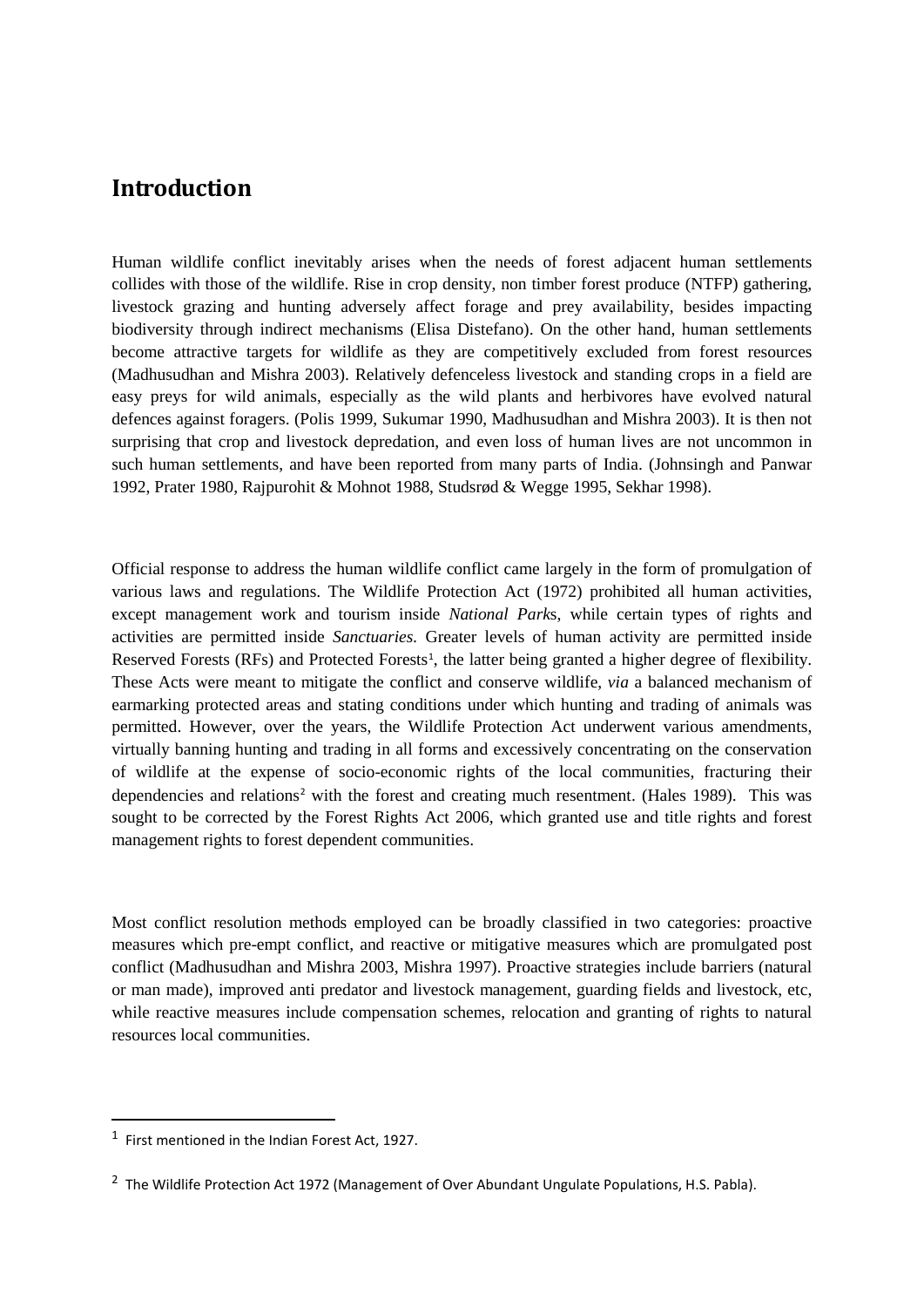This paper attempts to address the gap in understanding of reactive measures in general, and monetary compensation schemes in particular. Compensation schemes have largely been unpopular due to inefficiency, low rate of disbursements and budget constraints of the Governments (especially in developing countries), and also as the inherent moral hazard in the scheme incentivises local communities to exaggerate and exacerbate loss. We suggest measures for improving effectiveness of such schemes by threshing out the major instruments and factors involved in the Human Wildlife conflict near Kuno-Palpur Wildlife Sanctuary. First, the associated costs are analysed and the loss to livestock and crop damage estimated, on the basis of observations in four villages. An attempt is made to determine the impact of social and economic factors and farming practices on the amount of loss suffered. Second, the rates of compensation provided in the scheme are compared with our estimates to measure the proportion of costs mitigated in an ideal situation. Third, the efficacy of the scheme is assessed by its level of sensitivity to the local social and economic situation, and its on ground implementation.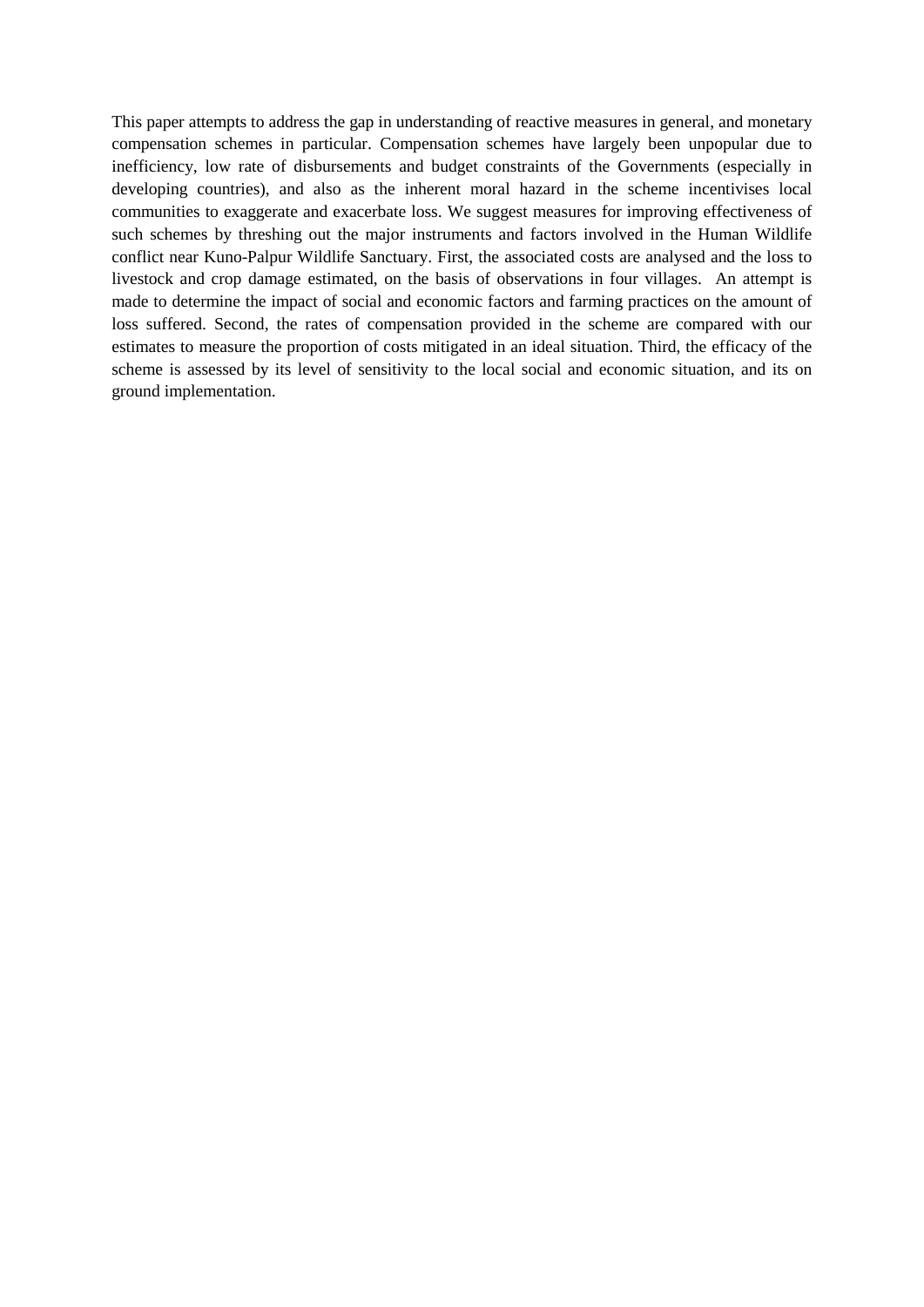## <span id="page-5-0"></span>**Methods**

#### <span id="page-5-1"></span>**Survey Area**

Kuno wildlife sanctuary, located between latitudes 25degree 30second - 25degree 53second N and longitudes 77degree 07second – 77degree 26second E, is situated in the Sheopur district of north-west Madhya Pradesh. The total area is 344.686 sq km out of which 313.984 sq km is forest land and 30.702 sqkm is revenue land in the Sheopur and Vijapur tehsils of Sheopur district. The flora comprises mainly the palash, khair, kardhai and salai patches of forest, the dhawda, gunja, tendu and various medicinal trees. The kardhai trees outside the Sanctuary are much degraded, as they make good fodder. The fauna comprises the leopard, chital, sambhar, chowsingha, chinkara, neelgai and the others like the wild boar, fox, jackal, wild dogs and hyenas.

The survey covered four villages- Kadwai, Magardha, Dhaurera and Umri, located at increasing distances from the core area of the Sanctuary The biggest communities by far in the villages are the Dhakars and the Adivasis. Umri is serviced by a pakka road, while the other three have kaccha roads motorable only in the dry season. The terrain is typical of Central Indian highlands, with the soil showing spatial variation in depth. It falls in the semi-arid zone (the average rainfall is 750 mm per year). The four villages are located along the *Kunwari Nadi,* with Umri, Dhaurera, Margardha and Kadwai being downstream in that order. However, not all surveyed field were located near the river; *Kunwari Nadi* also dried out mid-season in the year The main crops grown in the region are Bajra (*Indian millet or Pennisetum typhoides*), Petha (*Ash Gourd or benincasa hispida)* and Tilli (*Sesame or Sesamum indicum*) for the Kharif season, and Sarson (*Mustard or Sinapis albae*) and Wheat (*Triticum aestivum*) for the Rabi season. Other crops include Arhar (*Pigeon pea or Cajanus cajan*), Soya bean (*Glycine max*), Chana (*Chikpea or Cicer arietinum*), Peanuts (*Arachis hypogaea*) and Methi (*Fenugreek leaves or Trigonella foenum)*. Vegetables, pulses and wheat are grown mostly on irrigated land. Most of the irrigation in this area is rain fed or through open wells, which were mostly dry in the harvesting season under review due to scarce rainfall in the previous year. *Til* was ruined for almost all farmers interviewed due to lack of untimely rainfall, while standing crops of *petha* rotted in most of the fields of Dhourera, Magardha and Kadwai as monsoon made the seasonal roads intractable.

## <span id="page-5-2"></span>**Methodology**

The survey was carried out in four villages (Umri, Magardha, Dhaurera and Kadwai) chosen through purposive sampling, on the basis of levels of crop and livestock depredation and distance from the Sanctuary. Focus group discussions and semi-structured interviews with villagers were used to collect quantitative and qualitative information on crop and livestock depredation, and the implementation of the compensation scheme. Questionnaires were administered to households stratified on the basis of caste to gather information on household composition, land and livestock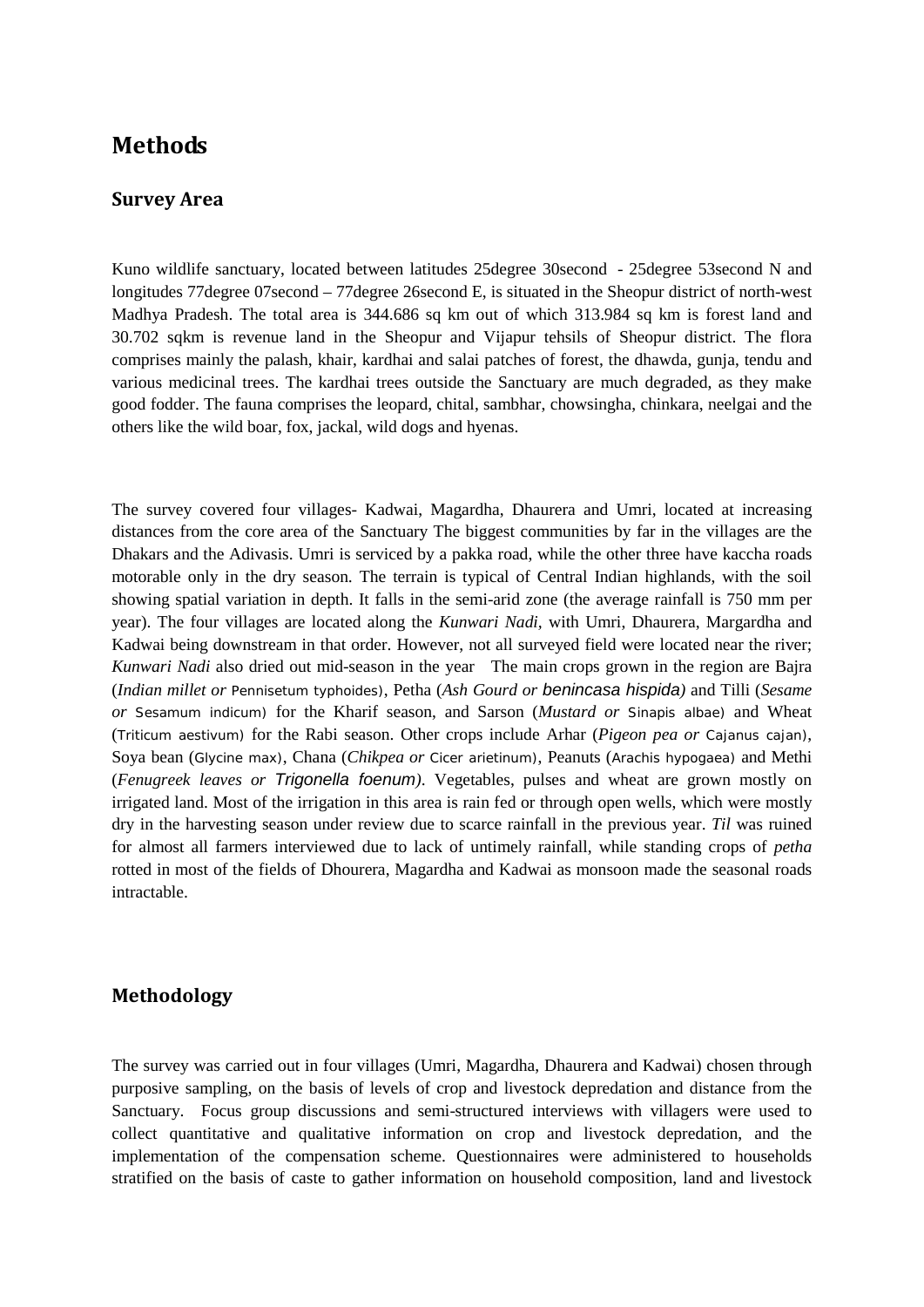holding, crops harvested in the previous Kharif and Rabi seasons. Information was assimilated on the crop loss in the past year, and livestock depredation in the past five years.

## <span id="page-6-0"></span>**Limitations of the study**

The estimates of crop and livestock depredation are based on farmers' recall, which tend to underestimate productions and overestimate crop loss (Jeyasingh and Davidar 2003). Further bias could be brought in as negotiations are on between villages and the state for relocation of the former. Also, the study covers just one edge of Kuno Palpur Wildlife Sanctuary, and the implementation of the compensation scheme may be different in these portions of the sanctuary, and across sanctuaries.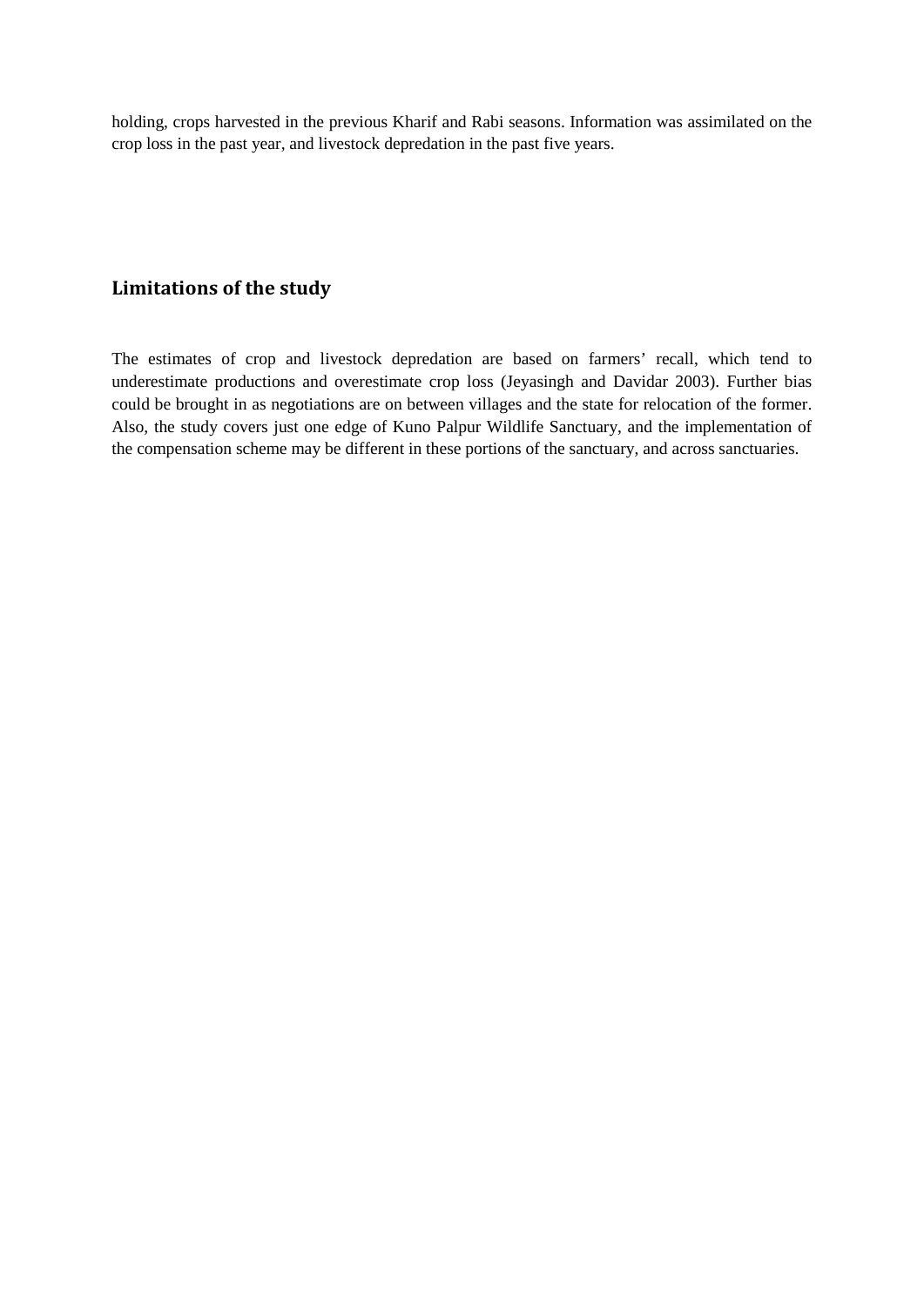# <span id="page-7-0"></span>**Human Wildlife Conflict (HWC) and its compensation: A social and economic paradigm**

The actual cost of HWC depends on two factors- the economic cost of HWC, and the perception of this cost. In this paper, we focus on economic cost in terms of farming and livestock rearing, excluding the cost of lack of access natural resources, etc. The economic cost refers to the observable monetary value of the crop and livestock depredation, as well as the opportunity cost of the time and money spent on guarding and protection against wildlife attacks and forgoing occupations like livestock rearing. (Norton-Griffiths and Southey 1995). However, these costs and the costs perceived do not always match. (Bell, 1984; Kangwana, 1993; Naughton-Treves, 1997; Siex & Struhsaker, 1999, Gillingham 2003)*.* The perception of these costs can vary with factors like the economic and social status of the afflicted individual, the structure of household (number of members, family structure- nuclear or joint, role of women, education, etc), awareness of laws and conservation issues, and nature of interaction with the Forest Department.

#### <span id="page-7-1"></span>**Implicit economic costs**

The term economic cost refers to the value of time, space and opportunity lost either directly to the conflict, or to its prevention. One such measure is the building of a boundary wall around the field as a deterrent. The boundary wall is built from loose rocks and boulders as well as thorny shrubs (called *breviary "bagadh"* in local parlance) from the nearby forests and fields. It was observed that the height of the wall was inversely proportional to the loss suffered. Most of the respondents who suffered lower losses had boundary walls with above average height. Also, the height of boundary walls is considerably lower in villages which do not face wildlife conflict. However, only the wealthier farmers could adopt this measure of protection as they have more resources at their disposal to erect sturdier and taller walls. The poorer farmers mostly used smaller boulders and shrubs from the forest, making the walls more vulnerable under attacks. The creation of the sanctuary imposed another cost on the farmers in that the access to these forest resources is restricted<sup>[3](#page-7-2)</sup>. However, boundary walls are not extremely effective against wildlife attacks, as *nilgai* can easily jump over high boundaries while the wild boar can dig under it.

Boundary walls are usually used in conjunction with other protection measures. One such measure is sleeping in fields at night (referred to as "*basna"*). This protection measure is more effective the more are the number of men in the family who can go for *basna,* and less effective if land holding is widely dispersed. Despite the high psychological and physical costs involved, the practice is almost universally followed except in case of strong deterrents like fear of dacoits, family feuds, etc. Such deterrants are more prevalent in richer farmers. Farmers have been known to take firearms to the fields as an added protection measure, which further escalates the conflict in case of an attack.

<span id="page-7-2"></span><sup>&</sup>lt;sup>3</sup> Under the Forest Rights Act, they are allowed to take out as much of wood, etc as they can carry over their head.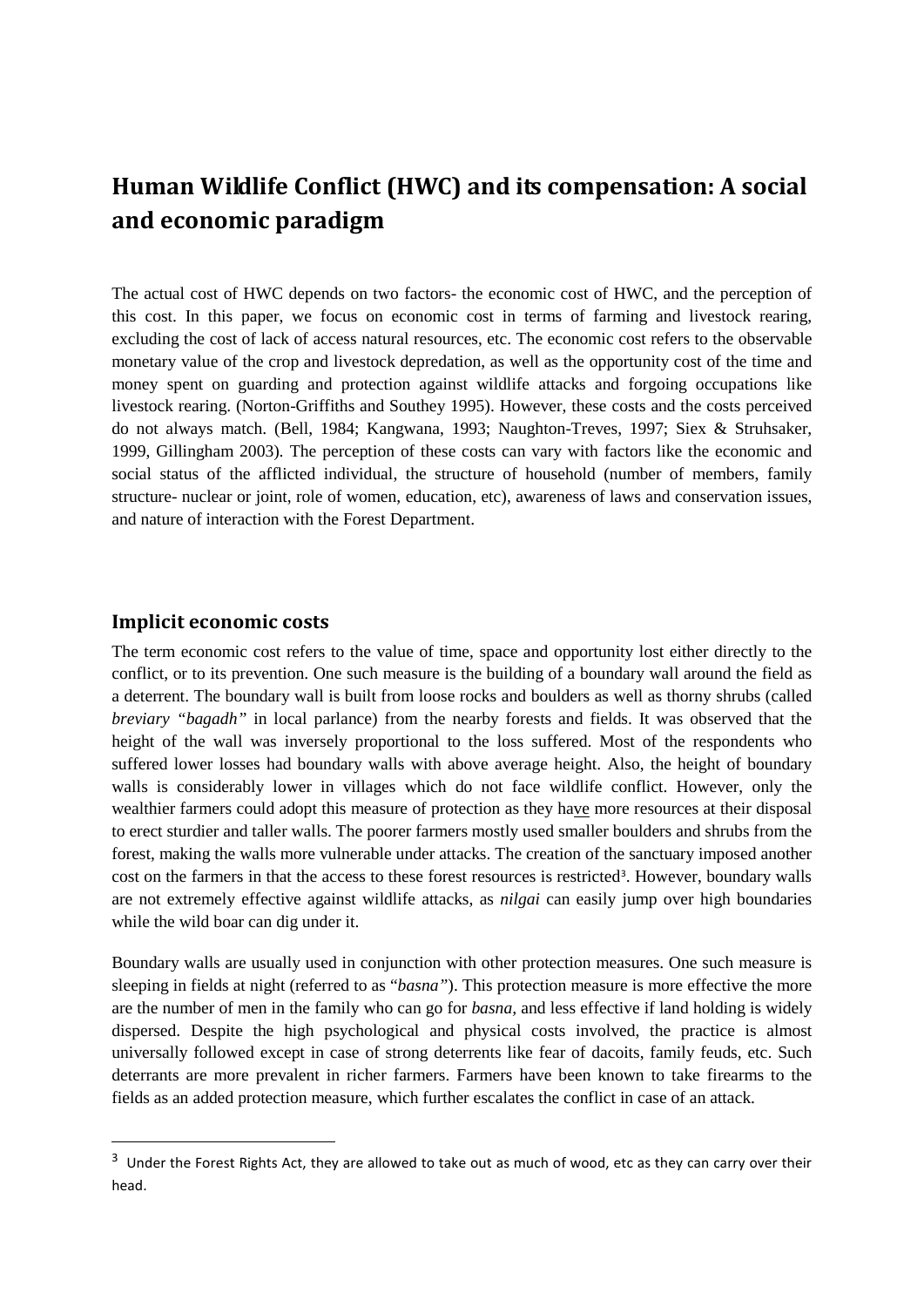In terms of livestock depredation, the time spent guarding the herd (flock) could be spent in other productive activities. This opportunity cost is particularly high during the time workers are employed on fields. Sometimes the children or the aged are sent to mind the flock, in which case the opportunity cost is the value of education or rest. Since the law prohibits grazing within the boundary of the Sanctuary, the common practice is to either send the livestock to the forest unaccompanied or feed fodder in the house/sheds itself. The former is almost universally true for cows (not very valuable in the area surveyed), the latter for buffaloes and goats. In the first case, there are higher losses of livestock (either attacked by wildlife or captured by forest officials- an irrevocable loss in both cases), in the latter there are higher costs of fodder, space, etc. These factors, particularly the shortage of fodder, have contributed tremendously to the decline of livestock rearing, which was once amongst the most prominent occupations of this region. This might be one of the reasons for the absence of a market for hiring labour for looking after the livestock. On the other hand, the economic cost of rearing livestock can be reduced if the community can reach an arrangement of collective grazing, where the entire pool of livestock in a village is taken for grazing together; members of the group take turns for minding the herd. Such an arrangement was observed in Dhaurera, where the arrangement led to incurring costs of organising the arrangement. In the absence of market rate of such labor, it is difficult to estimate its opportunity cost.

Another cost of this conflict is the declining value from livestock rearing as an alternate profession. The time spent in protection of crops and livestock could also be more gainfully spent in an alternate occupation, and this implicit loss of income also contributes to the economic cost. Such costs are, by their very nature, difficult to quantify.

## <span id="page-8-0"></span>**Distribution/Spread of costs**

The impact of the conflict on different sections of society is affected by the underlying economic and social relations. While the current literature focuses on the loss incurred by cultivators and livestock owners, the impact on sharecroppers and wage labourers has not been analysed. The compensation law for crop depredation is silent on the distribution of the payment between the landlord and the tenant in the case of sharecropping. The matter is complicated by the fact that the tenancy contracts are verbal. Similarly, the conflict has an impact on the labourers hired on a daily basis to work on the field. The wages received fluctuates daily according to the demand and supply; while the supply of labour is more or less fixed in the closed labour markets observed, the demand fluctuates according to the crop that is left standing after the depredation by the wildlife. Isolated incidents of crop damage would not have great impact in this regard, but it was observed that incidents of crop depredation are rarely lone incidents. Moreover, the earlier the loss occurs in the crop season, the greater is the number of work days lost by the labourers.

## <span id="page-8-1"></span>**Perception of conflict**

The estimation of this loss becomes more complicated due to the differences in perception of the same level of conflict. In some cases, the loss of natural resources may also be seen as economic loss. It is quite likely that the cost of livestock and crop depredation has been accepted as a way of life over generations, by those farming adjacent to the forests and is hence not considered an additional burden. Our field reaffirmed the impact of social hierarchy in the understanding of conflicts. The perception of conflict changes with the wealth and social status of the farmer. Though a bigger farmer is prone to greater losses, he may find it easier to protect his fields effectively, and the losses may still form a small proportion of his total produce. The socially dominant sections of the community may also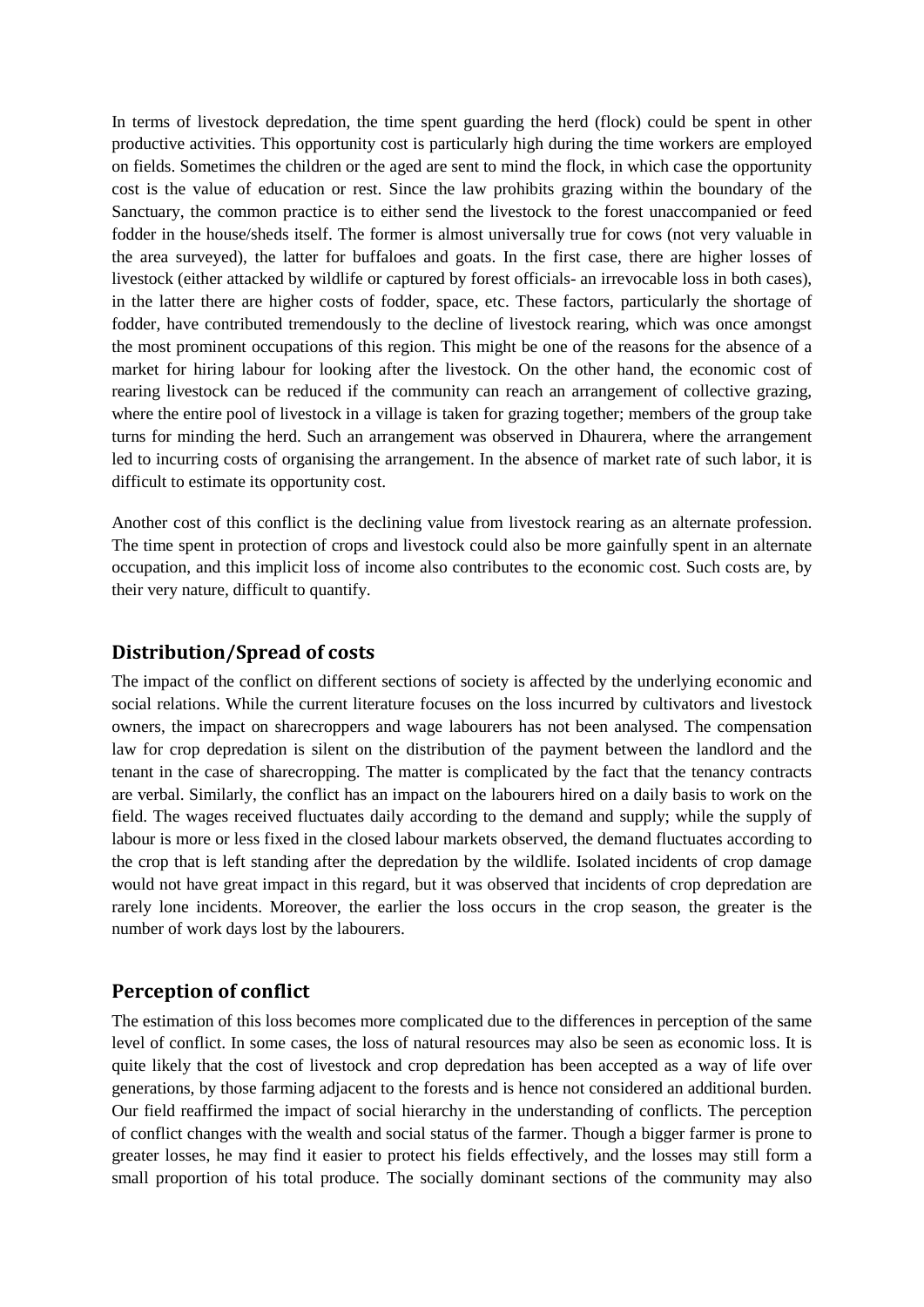acquire an inequitably higher share of the available resources, lowering their perception of the economic losses. Being politically more represented and active, the Dhakar caste were better equipped to take advantage of the prevalent compensation schemes than the Adiwasis who had fewer means of The perception would also change with social determinants like size of the family, mutual support of the adjacent field owners/croppers and the level of education of the family. A more educated family may be more aware of conservation goals as well as more effective conservation methods. However, such perception of conflict is even more difficult to measure than economic costs.

## <span id="page-9-0"></span>**Observable costs of conflict**

The economic costs most readily observable and amenable to measurement are the quantities and monetary values of crop lost and livestock depredated owing to the conflict. These recurring losses, which directly fracture the traditional sources of livelihood of villagers, have definite linkages with preventive measures undertaken, farming practices as well as other household and village specific characteristics.

Our survey underlined these observable costs and included detailed questions on the magnitude of crop and livestock lost to the conflict. We intend to identify clearly the variables that impact the magnitude of these losses. As pointed out earlier, livestock rearing as an occupation has been a major casualty to the interaction with the forest and is increasingly dying out in these regions. Farming is the predominant source of income for most of the villagers. Our analysis, in this section therefore covers the monetary value of crop losses and excludes the livestock losses.

### <span id="page-9-1"></span>**Regression Analysis**

The methodology considers the variable of interest as the amount of crop loss suffered per unit area and this variable is regressed on observed farming practices, as well as several household and village specific characteristics.

Our primary objective in this exercise is to assess whether the effect of cropping patterns and protection techniques on losses in the surveyed area is in conformity with the results obtained with prominent existing research.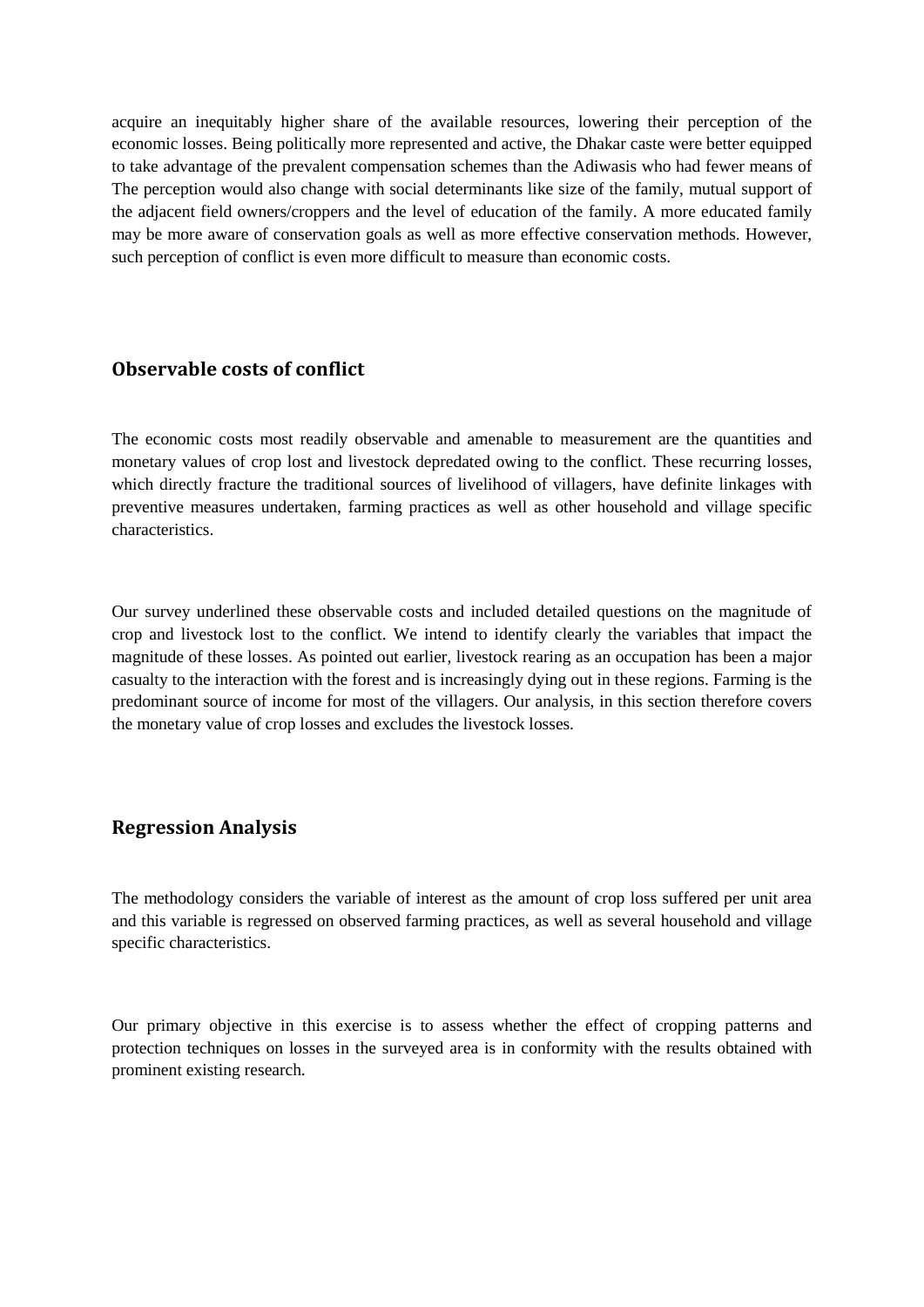## **Dependent Variable**

Our dependent variable is the amount of crop loss suffered (LOSS) per unit area of land by each household that form part of the sample. The crop loss is given by the magnitude of per *bigha*[4](#page-10-0) losses suffered in both the Kharif and Rabi seasons of the previous year. Quantity of losses are valued at the market price at which the respective crops have been sold and/or the Minimum Support Price in case of self consumption.

## **Independent Variables**

The first variable of interest is VILLAGE. It is an indicator of the location of the village, with respect to its distance from the core sanctuary and other village level effects on crop damage. We would expect that increasing distance from the sanctuary would sufficiently reduce losses. The categorical variable CASTE accounts for farming practices of alternative castes dominant in these areas. We found that a majority of the households surveyed were *Dhakars* or *Aadiwasis* and that cropping techniques widely varied among the castes. *Dhakars* were also almost always wealthier than the *Aadiwasis, Oojhas* and *Prajapatis.*

The variable DIVERSE is a further representative of the farming practices of the villagers, and captures the number of different crops grown by the villagers in both the Kharif and Rabi seasons.

The dummy TRACTOR is used to denote the economic status of the concerned household. This is a reasonable depiction as only extremely wealthy households were found to possess tractors. The variable EDUCATION indicates the highest number of years of education obtained by any member in the household surveyed. We would conventionally expect that higher education would lead to lower losses due to informational gains, and also because it represents the far sightedness and initiative taking capability of the family. However, we found that most schools in this area were not functioning and therefore, high educational attainment of children serves as a clear indicator of wealth. Only the wealthy farmer was found to be in a position to send his children to schools in nearby towns.

The variable NMEN simply denotes the number of men in the household but has connotations for time spent for protection as well as farming on the field. We would expect a greater number of men in the household to significantly contribute in the practice of *Basna* that villagers follow as a crop protecting technique.

<span id="page-10-0"></span> $4$  1 acre=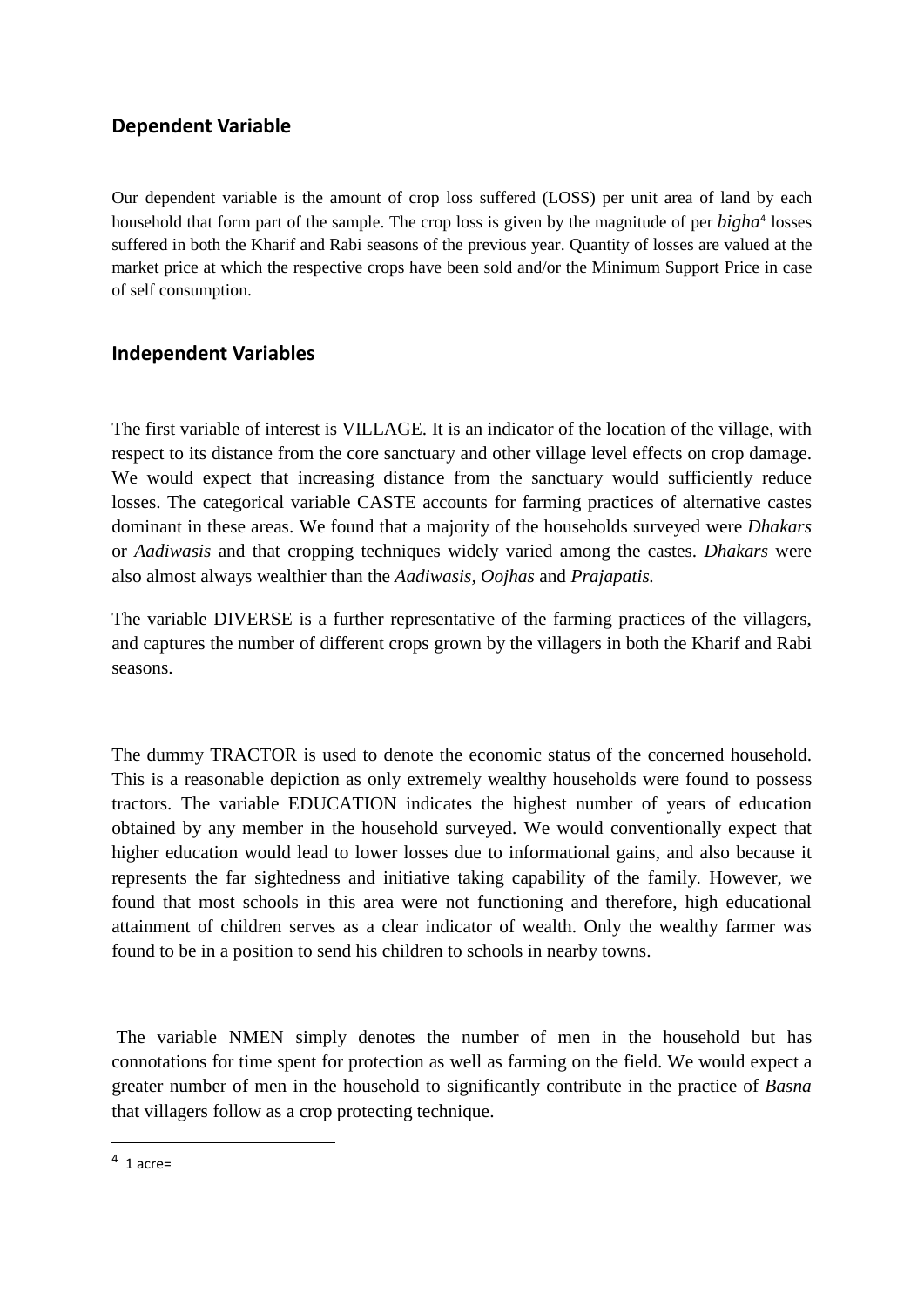|                                                                                      | <b>Entire Sample</b><br>(1) | Restrict<br>ed<br>Sample<br>(2) |                    |            |
|--------------------------------------------------------------------------------------|-----------------------------|---------------------------------|--------------------|------------|
|                                                                                      | <b>COEFFICIENT</b>          | p value                         | <b>COEFFICIENT</b> | p<br>value |
| Dependent Variable - LOSS                                                            |                             |                                 |                    |            |
| <b>VILLAGE</b>                                                                       | $-41.44349$                 | 0.286                           | $-39.00296$        | 0.164      |
| <b>NMEN</b>                                                                          | -57.03686                   | 0.249                           | $-6.438445$        | 0.878      |
| <b>EDUCATION</b>                                                                     | $-27.90725$                 | 0.315                           | $-8.160778$        | 0.688      |
| <b>TRACTOR</b>                                                                       | -482.8606                   | 0.097                           | $-233.3224$        | 0.298      |
| CASTE1                                                                               | 660.51                      | 0.008                           | 415.1222           | 0.051      |
| <b>CASTE2</b>                                                                        | 394.2086                    | 0.084                           | $-3.146767$        | 0.989      |
| <b>DIVERSIFY</b>                                                                     | 162.3519                    | 0.205                           | $-122.6668$        | 0.192      |
| <b>CONSTANT</b>                                                                      | 431.672                     | 0.306                           | 1158.015           | 0.003      |
|                                                                                      |                             |                                 |                    |            |
|                                                                                      |                             |                                 |                    |            |
| Note: Restricted sample<br>refers to households<br>suffering only positive<br>losses |                             |                                 |                    |            |

## **Results**

### *Column 1*

We obtain the expected signs with regard to NMEN, VILLAGE and TRACTOR though none of the variables turn out to be statistically significant. We find that both CASTE1 (*Dhakar)*  and CASTE2 (*Aadiwasi)* emerges significant, suggesting that *Dhakars* suffer higher losses than other communities. TRACTOR is also significant at the 10% level of significance. Owning a tractor has the effect of reducing losses.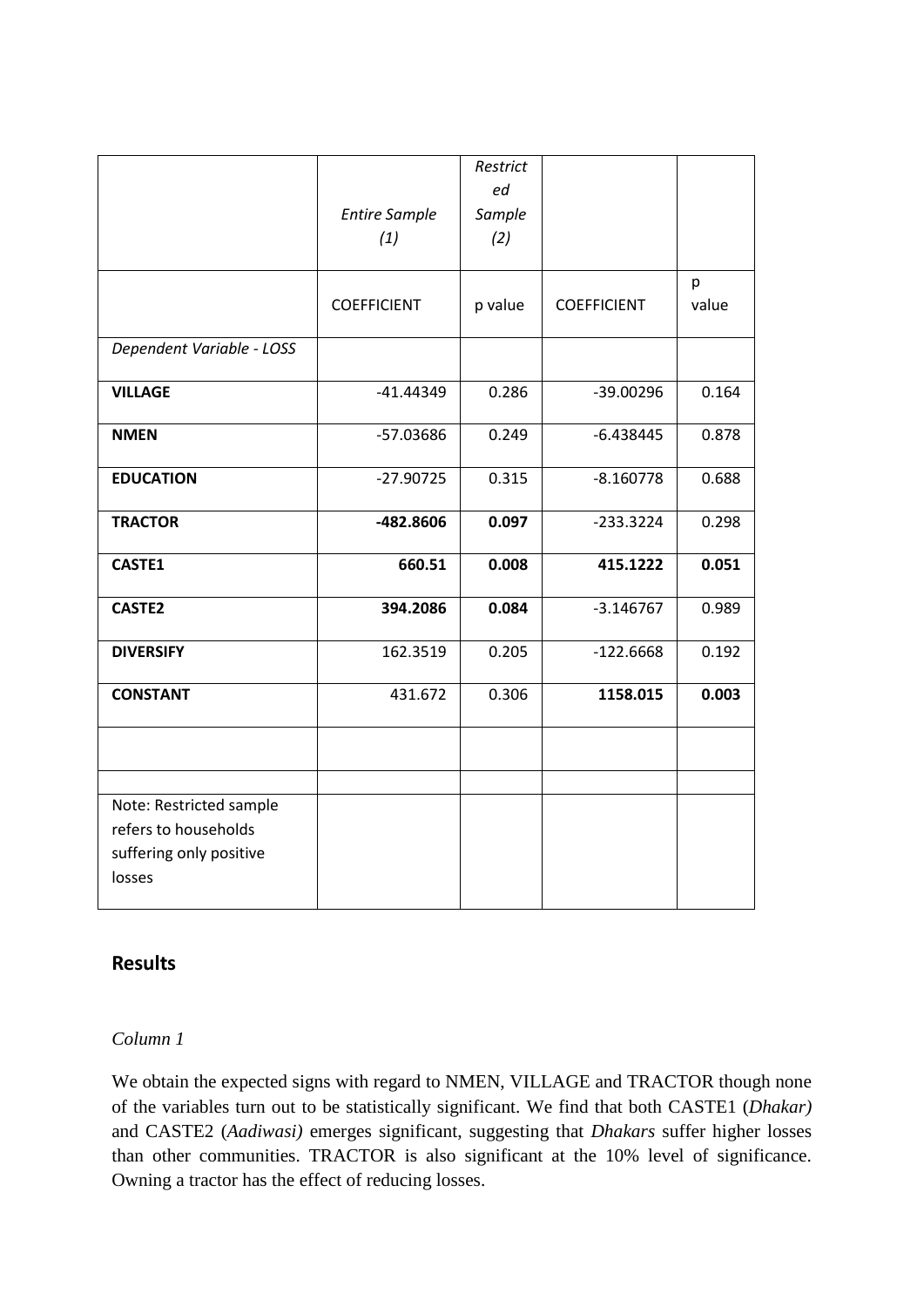#### *Column 2*

We find that CASTE2 (*Aadiwasi)* is no longer significant when we restrict the sample to households suffering only positive losses and it also flips signs. The constant also turns out to be significant at 1% level of significance.

## **Analysis**

With regard to the economic status and wealth of farmers, our results seem to suggest that it is only after a particular threshold that a wealthy farmer was significantly being able to reduce his losses. We found that a villager that owned a tractor was necessarily a *Dhakar.*  However, our results clearly show that *Dhakars* suffered higher losses. There are two conflicting forces at play here, since a wealthy farmer owned larger plots of land exposing more crops to wildlife attacks but also had access to more advanced crop protecting techniques (higher fences for instance) and possibly the foresight and resources to diversify his crops to growing those that have a lower probability of being attacked.

When we restrict the sample to only those households that suffered a positive loss in column 3, we leave out mostly *Aadiwasi* households that suffered no losses owing to leaving their relatively small plots of land fallow for the purpose of cultivating *Sarson* in the Rabi season.

This has the effect of alternating the sign for the CASTE2 (*Aadiwasi)* into negative and leaving it insignificant.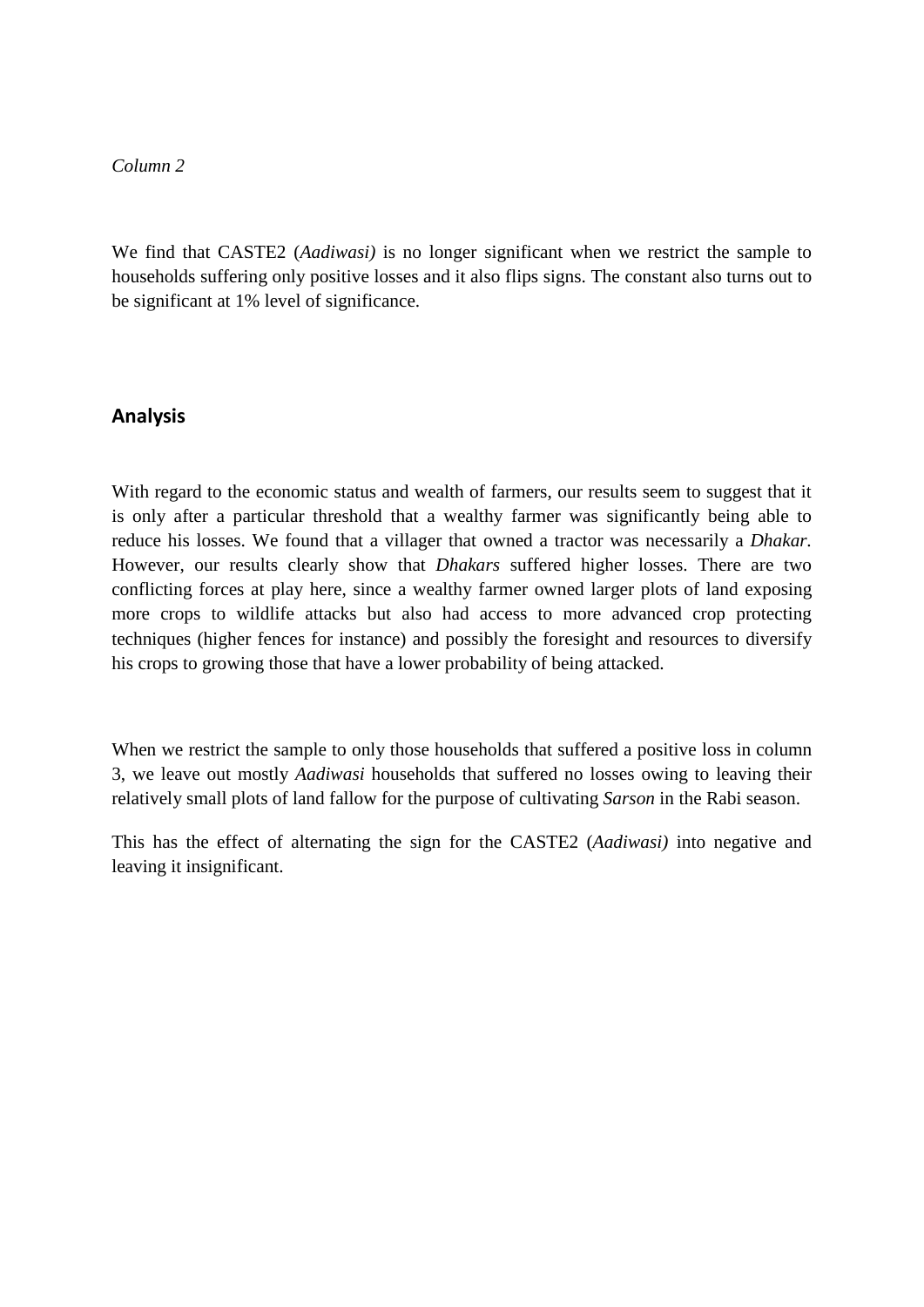# <span id="page-13-0"></span>**Compensation Scheme**

The impact of the compensation scheme on conflict is debatable because even if it was implemented flawlessly, it cannot be claimed with absolute surety that the local population would not be antagonistic. The direct costs of livestock and crop damage are a proportion of total economic and social costs faced by the local populations, and the latter can not be fully estimated or compensated due to afore mentioned gaps in information. In an ideal complete and symmetric information scenario, the first best compensation scheme would suggest a full cover for the losses incurred. Under such a situation, the effort and invested in prevention measure could be fully ascertained, and compensated. As actions are fully observable and the opportunity cost of time known (say the value of alternate employment is known), the scheme can incorporate suitable penalties and payments to ensure maximum protection of assets. Thus, the classic case of moral hazard would be averted – the incentive of the local populations to invest in prevention measures would stay intact, while the losses still suffered would be compensated. In this ideal situation, the compensation scheme would fully mitigate human wildlife conflict.

However, actions are not fully observable in the real world; neither can the economic value of time, natural resources, etc be estimated. Thus, it is not feasible to estimate the precise amount of economic loss incurred in say, protection of crop at night. It is not possible to observe for each farmer the number of hours spent in the field at night and the effort put in for vigilance (he may just fall asleep under the stars). Also, the opportunity cost of this time would depend on his ability, productivity from alternate occupations, difference in individual preferences (say utility derived from a good night's rest), etc. The observable crop and livestock loss are but a signal of these factors. However, a scheme which only compensates the observable component of the loss, however efficiently estimated, would never successfully allay the conflict; it will perpetuate till the unobserved costs remain unsettled. There would also be an inbuilt moral hazard situation- there is an incentive for the agent to forgo the protection and preventive measures, and claim compensation for the resultant crop and livestock losses. In fact, such a situation can be observed

The conflict could be resolved by a rough measure, which errs on the side of overestimation of total loss (assuming for argument's sake that the Government has an unlimited corpus of funds for such schemes). Such a scheme could mitigate conflict, but would only exacerbate the moral hazard problem. An unconditional compensation for total economic loss would provide incentives to forgo protection, claim the compensation for observed losses as well as protection measures, and gain higher utility by employing the time in other activities. Full compensation for all possible loss, without any check to ensure the unobservable protection and prevention costs would still indirectly discourage investment in them. Such a scheme will by its nature increase the quantum of crop and livestock depredation, with no certainty of mitigation of conflict.

#### TABLE 2: ESTIMATED VALUE OF CROP LOSS VS COMPENSATION SCHEME PAYOUT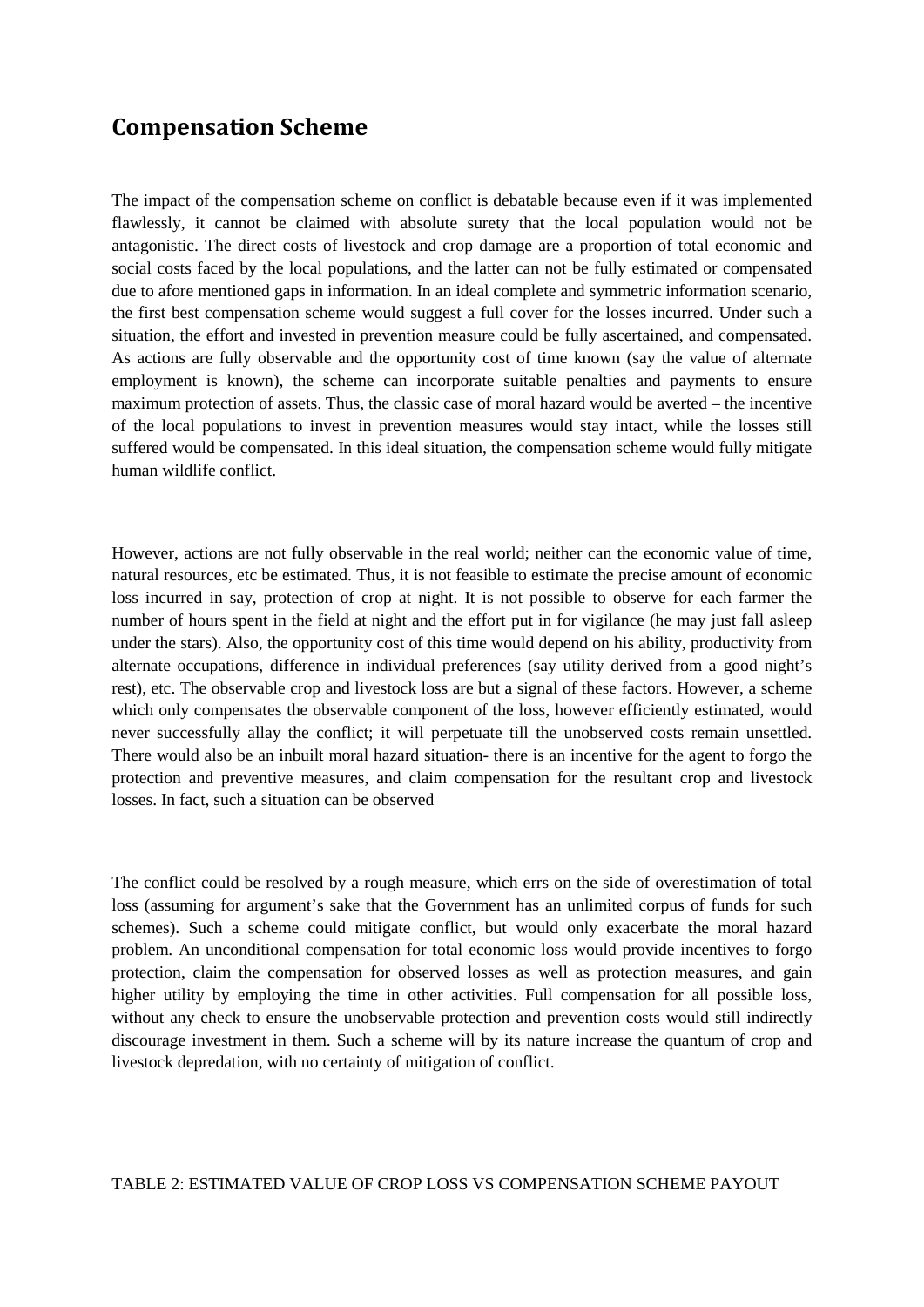| S.No.                                                  | <b>Description production</b>                                                                                | amount<br>hectare<br>crop                   | when per | <b>Compensation Compensation</b><br>per amount<br>of total croptotal<br><b>production</b> |        | hectare Estimated loss per Estimated loss<br>crop loss is 25-when crop loss is hectare when cropper hectare when<br>50% of total more than 50% loss is 25-50% of crop loss is more<br>production2 |         | crop than 50% of total<br>crop production |  |
|--------------------------------------------------------|--------------------------------------------------------------------------------------------------------------|---------------------------------------------|----------|-------------------------------------------------------------------------------------------|--------|---------------------------------------------------------------------------------------------------------------------------------------------------------------------------------------------------|---------|-------------------------------------------|--|
| 1                                                      | <b>Small</b><br>and<br>marginal<br>farmers-<br>0 hectares-2<br>hectares<br>land owned Rs 2000                |                                             |          | of Rain fed crops-Rain fed crops-<br><b>Rs</b> 3000                                       |        |                                                                                                                                                                                                   |         |                                           |  |
|                                                        |                                                                                                              | Irrigated crops-Irrigated<br><b>Rs</b> 3500 |          | <b>Rs</b> 7500                                                                            | crops- | 2141.25                                                                                                                                                                                           | 4763.11 |                                           |  |
| $\overline{2}$                                         | Farmers with<br>more<br>than<br>land<br>small and<br>marginal<br>farmers-<br>more than 2<br>hectares<br>land | <b>Rs</b> 1500                              |          | of Rain fed crops-Rain fed crops-<br><b>Rs</b> 2500                                       |        |                                                                                                                                                                                                   |         |                                           |  |
|                                                        |                                                                                                              | <b>Rs</b> 2500                              |          | Irrigated crops-Irrigated<br><b>Rs 5000</b>                                               | crops- | 1924.15                                                                                                                                                                                           | 2770.60 |                                           |  |
| SOURCE: RULE BOOK OF THE MP STATE GOVT; PRIMARY SURVEY |                                                                                                              |                                             |          |                                                                                           |        |                                                                                                                                                                                                   |         |                                           |  |

An understanding of the play of these factors is missing from the currently applicable compensation scheme in Madhya Pradesh<sup>[5](#page-14-0)</sup>. The scheme provides for compensation of livestock and crop depredation according to the severity of the conflict and the wealth of the afflicted, however the scheme targets only the cultivators and there is no sensitisation for different sections of the community. It was also observed that the suggested compensation amounts were not modified according to different locations and years. For instance, the same compensation scheme was applicable for 2008 and 2009, though these were years of normal monsoon and drought respectively. Similarly, the scheme is applicable to all forest areas in Madhya Pradesh. The same scheme is in effect around both Kanha Wildlife Sanctuary and Kuno Wildlife Sanctuary, though the two are in not similar in terms of area of the protected forests, flora and fauna, number of tourists attracted, the local infrastructure or characteristics of the local settlements.

By paying a fixed amount of compensation, for given level of farm level characteristics, the scheme disregards the importance of risk sharing in the compensation scheme. However, our analysis of loss suffered reveals that the compensation amounts by different categories are justified, and if they err, they err on the side of generosity<sup>[6](#page-14-1)</sup>. (Table 2). Similarly, the payment amount is generous for livestock

<span id="page-14-0"></span> <sup>5</sup> As given by the Rule Book issued by the State Government- Appendix I

<span id="page-14-1"></span> $6$  Estimates based on primary survey in the four villages. The values in the table represents the average loss in the four villages according to the categories mentioned in the compensation scheme.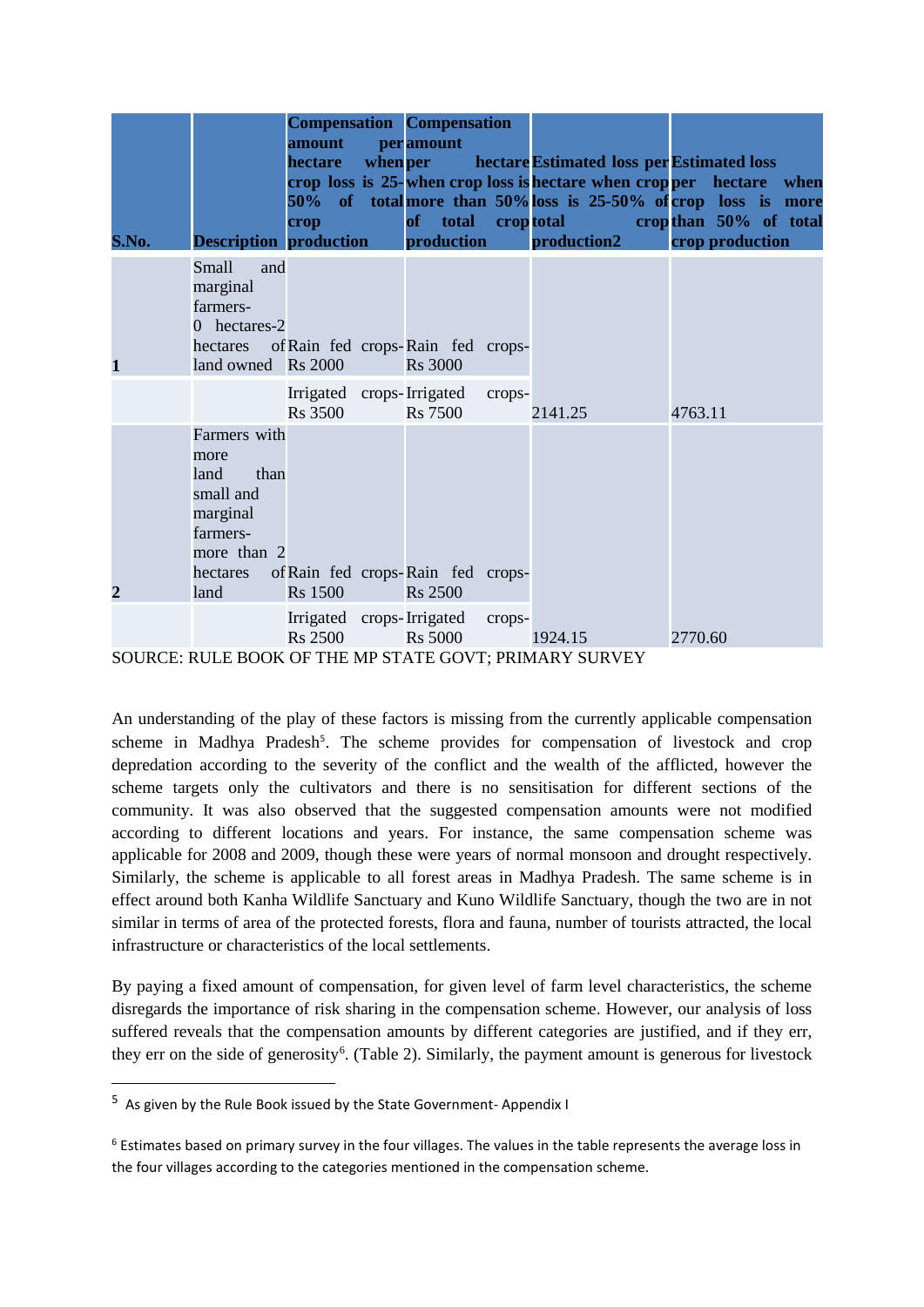depredation, though it fails to consider for different breeds of livestock (Table 3). By giving a flat payment for loss of cows and buffaloes, irrespective of breed and dairy produce, the policy discourages adopting better varieties. Also, for given resources, villagers would tend to take better care of more productive livestock (like buffaloes) while neglecting the less productive ones (in this region, cows) and claim compensation for latter in case of loss due to HWC. Thus, the policy artificially incentivises less effort for protection.

| <b>Depredation of domestic animals</b> | <b>Compensation per animal (in INR)</b> |
|----------------------------------------|-----------------------------------------|
| <b>Buffalo/horse/Camel/Cow</b>         | 10000                                   |
| Goat                                   | 1000                                    |
| <b>Donkey</b>                          | 5000                                    |
| Pig                                    | 1500                                    |
| <b>Calves-Buffalo/horse/cow/camel</b>  | 5000                                    |

#### TABLE 3: COMPENSATION SCHEME FOR LIVESTOCK DEPREDATION

SOURCE: MADHYA PRADESH GOVERNMENT RULE BOOK

Moreover, there is no procedure for receiving feedback on the implementation and impact of the scheme from the ground. Neither the deputy ranger on the field, nor the SDO in the Block office in Vijaypur had ever been consulted for updating or formulating the scheme, nor did they know which authority was responsible for framing these rules. A compensation scheme which fails to incorporate the opinions of local forest officials, let alone the local villagers, would not be successful in addressing the nuances of human wildlife conflict. Such a scheme may in fact be ineffective when implemented on the ground, or by its very formulation, difficult to implement at all. In the next section, we analyse such inadequacies of the scheme. -

The impact of the law and compensation schemes seems to be same for different sets of people with varied social standing. Because law is believed to be universal and all-encompassing, it appears to be neutral. Though the compensation scheme is available to all, the field displayed different levels of access to different sets of people, depending on their social status. A well connected Dhakar with sufficient resources would find it easier to seek compensation for his crop or livestock losses than an adivasi who might not have the logistical advantage of advancing with the compensation procedures. A well connected Dhakar, who was one of our respondents admitted to being able to receive compensation twice over a span of five years on account of livestock loss by a wild boar, though this kind of benefits were hardly made available to regular villagers, who complained of never knowing the compensation procedure in its entirety. Laws and schemes thus only appear to be neutral while in reality it caters to specific sections of the society.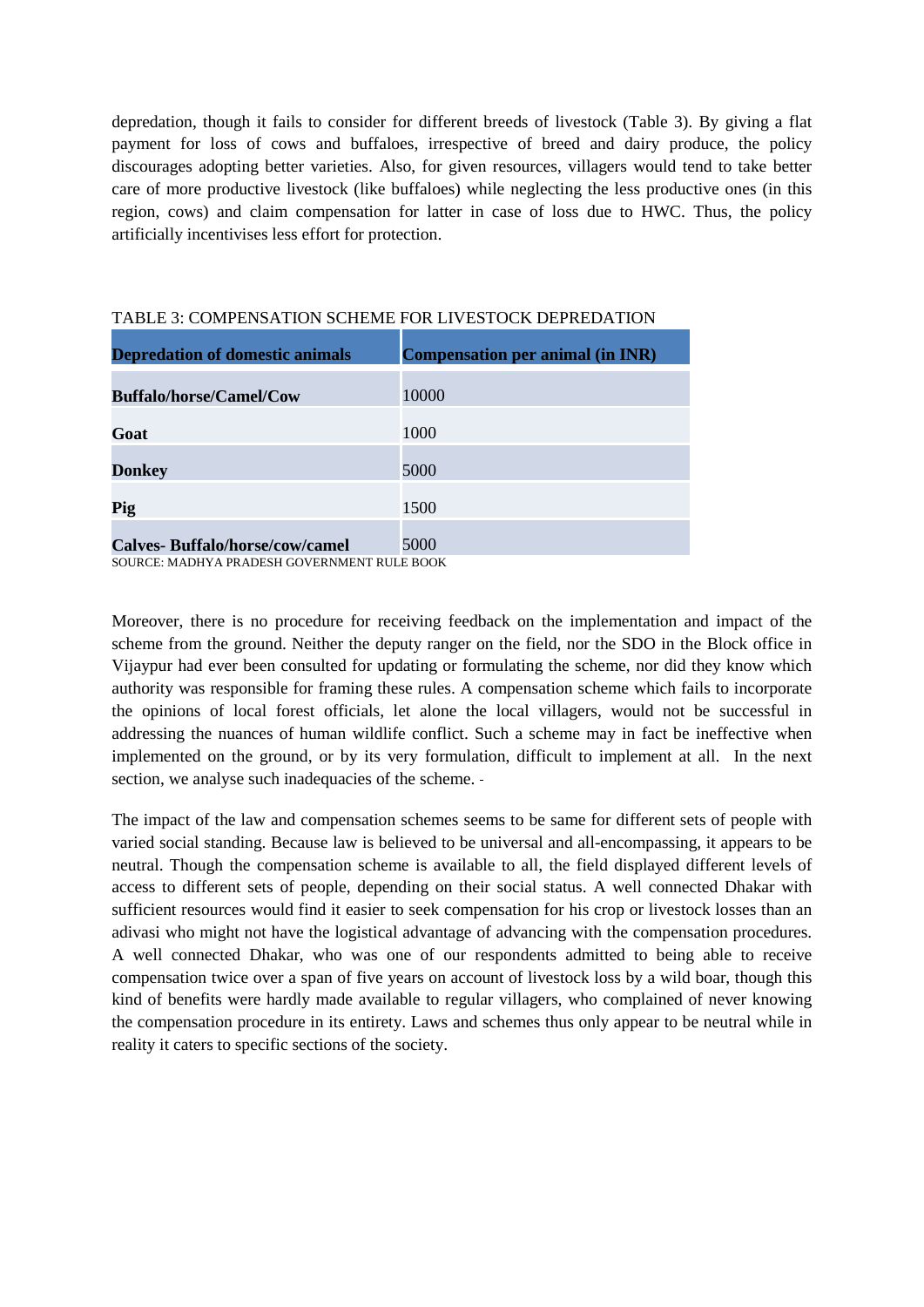## <span id="page-16-0"></span>**Problems in implementation of the Compensation Scheme**

The first of these is the flaw in *information dissemination*. In the the villages surveyed, most villagers respondents admitted to having no knowledge of the existence of such a scheme. The villagers were largely unaware of a mechanism which would compensate them for their losses due to wildlife conflict, let alone the finer details like which official to approach and the specified time limits for payment of compensation. None of them had ever seen a copy of the law, and if they had, would probably have been unable to read it. Thus, the other lacuna in the implementation of the compensation scheme occurs due to the divorce between the functions and duties of the Revenue Department and the Forest Department. The responsibilities of both the departments are clearly not specified to the villagers as our respondents often admitted to informing the Forest Department of their losses, though inspection and filing of losses lies in the purview of the Revenue Department. The reporting to either Department is verbatim and hence none of them have any document verifying their claim. The irony is that even if a redressal mechanism existed to ensure follow up of complaints, sufferers could not have availed of it as they have no physical evidence of filing a complaint. Instances of discouragement effect were observed wherein villagers gave reporting crop depredation up as a lost cause after notifying the Agra office several times.

Information was best disseminated in Kadwai, followed by Magardha and Dhaurera in that order, possibly due to the presence of a field office of the Forest Department in Kadwai. However, information dissemination is not uniform within a village, with greater ease of access for the socially and economically advanced sections of the community. The only cases of payment of compensation noted were made to socially well connected, resource rich families. The *Adiwasi* caste universally did not have any information of the scheme, which is surprising given their comprehensive knowledge of other Government schemes. . Though the adiwasis are also affected by the same, them being wage labours, and any depredation in crops would directly impact their daily means of subsistence, a overt disconnect was seen between the Dhakar inhabited areas and the areas inhabited by the adiwasis, in terms of levels of social inclusion. The scheme which is ideally required to take every section of population into account, on ground caters to only a certain section of socially and economically privileged.

The lack of information dissemination is surprising in the light of the recent attempts of the Forest Department to include local communities in conservation efforts. According to forest officials, information has been circulated in the villages where the scheme is applicable thorugh pamphlets, discussions in Forest Management Committees, *Jan Sabha, Aapki Sarkar*, etc. Though institutions such as the ones mentioned have been initiated to encourage discussions and dissemination of information at the local level, they were hardly seen to be functional. Villagers spoken to had scanty information of such committees. The effectiveness of pamphlets too, in a region where most of the villagers are illiterate is a debatable question. Reasons for apathy towards taking advantage of Government compensation schemes and an apparent lack of information among them, according to the Conservator of Forest and SDO stem from the villager's disinterest to relocate. An acceptance of prevalent conflict by the locals in these areas would give the Government more foothold to shift the villagers out of these areas. (Moreover, such forums where villagers and forest officials can discuss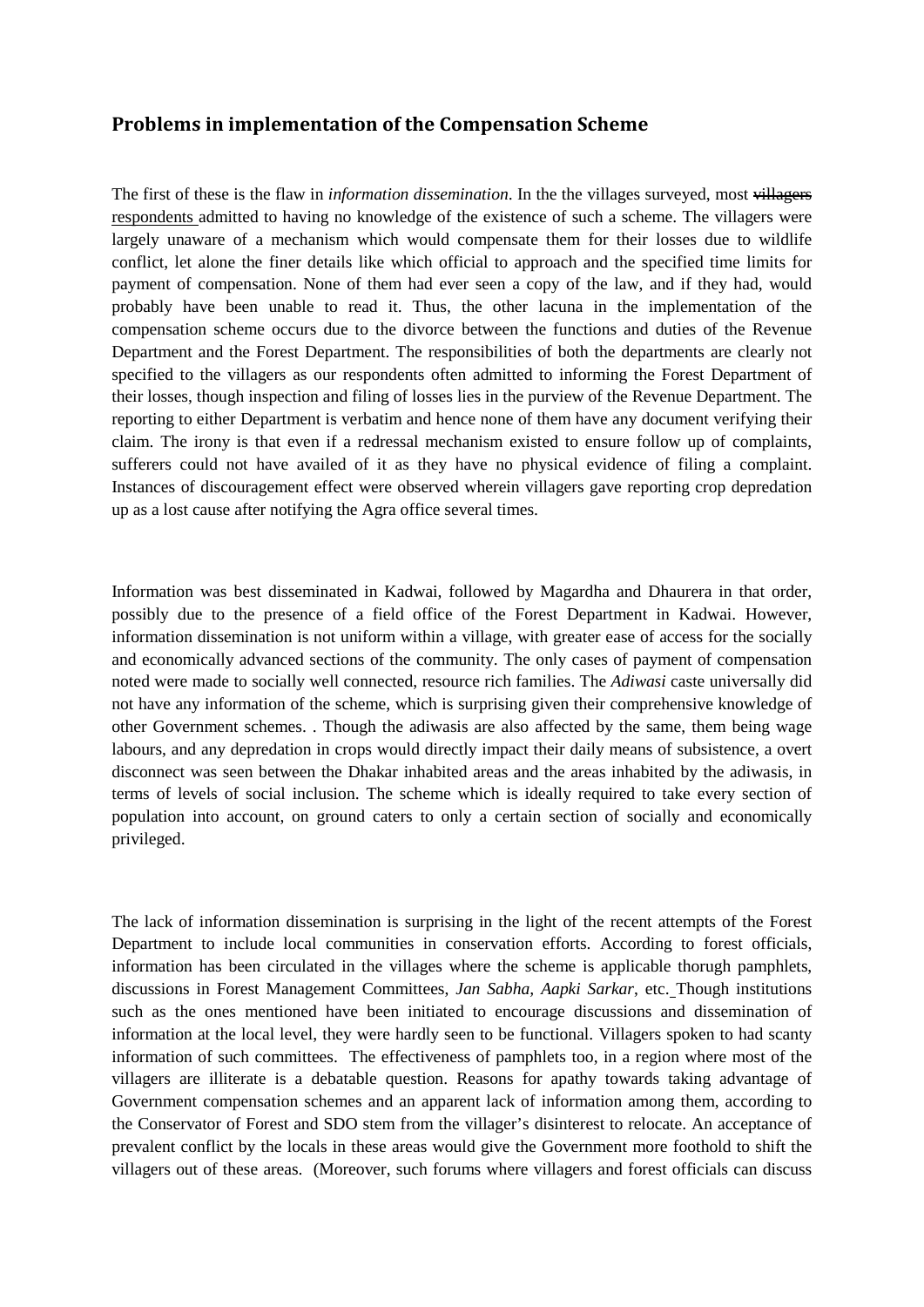issues of mutual concern were observes to be defunct). However, officials maintain, with much justification, that information about these schemes is freely available and that from the highest ranking Forest officials to the lowest cadre make an attempt to stay in tune with the ground realities. While this has observed by the villagers in terms of visits by DFOs even in remote villages, there has been no impact on the implementation of the scheme. A farmer claimed that he did not receive his compensation even after the DFO recommended it to the ranger. Again, he had no documents to support his claim. Moreover, the fact still stand that the very design of the mechanism demands the most, and perhaps too much, of the overworked and under trained ground staff.

#### BOX 1: PROCEDURE FOR APPLICATION FOR COMPENSATION

*The Government has decided that the villages located inside the forest, or within 5 kilometers. of the forest boundary are eligible for compensation for crop losses due to attacks by wild animals, according to the provisions of the Rule Book of the Revenue Department.*

*The estimation of the loss to the crop fields will be carried out by the officers of the Revenue Department using the methodology* then prevalent in the Revenue Department. The compensation due, thus estimated will be paid/approved by the Revenue *department officers of the relevant area; it will then be transferred with the relevant particulars to the Forest officials associated with the area, who will pay the compensation money to the complainant.*

*The compensation scheme for crop loss is as follows:* 

*(a) The person affected by the wildlife attack on crop has to inform the nearest Revenue Officer of the same within 24 hours.*

- *(b) The estimation of the loss will be carried out by the Revenue Officer by the prevalent practices of the Revenue Department. If so required, the Revenue Officer can avail of the services of the local workers Forest Department or the Department of Agriculture through the local Inspector.*
- *(c) After the Revenue Department officers have estimated the loss, the application will be forwarded to the Collector, who will inform the associated Forest officials of the amount of compensation money to be paid with the relevant description of the case.*
- *(d) The forest officials have to process and make the required payments within one month of receiving the description of the compensation from the Collector.*

#### SOURCE: MADHYA PRADESH GOVERNMENT RULE BOOK

Secondly, even if the compensation scheme was made widely known, the preconditions for inspection and estimation of losses appear impracticable. In case of crop depredation, the rules require the loss to be registered for inspection at the nearest Revenue Department within 24 hours of its occurrence. Following this it is the prerogative of the Revenue officer at the Revenue Department to estimate the loss. However, Forest Revenue Department offices may not be accessible for villages located in remote areas and not serviced by *pakka* roads. For instance, out of the four villages surveyed, only Umri has access to a motorable *pakka* road, while the other three are connected by seasonal *kaccha* roads. The constraint of twenty four hours appears harsh, especially as the farmers face a higher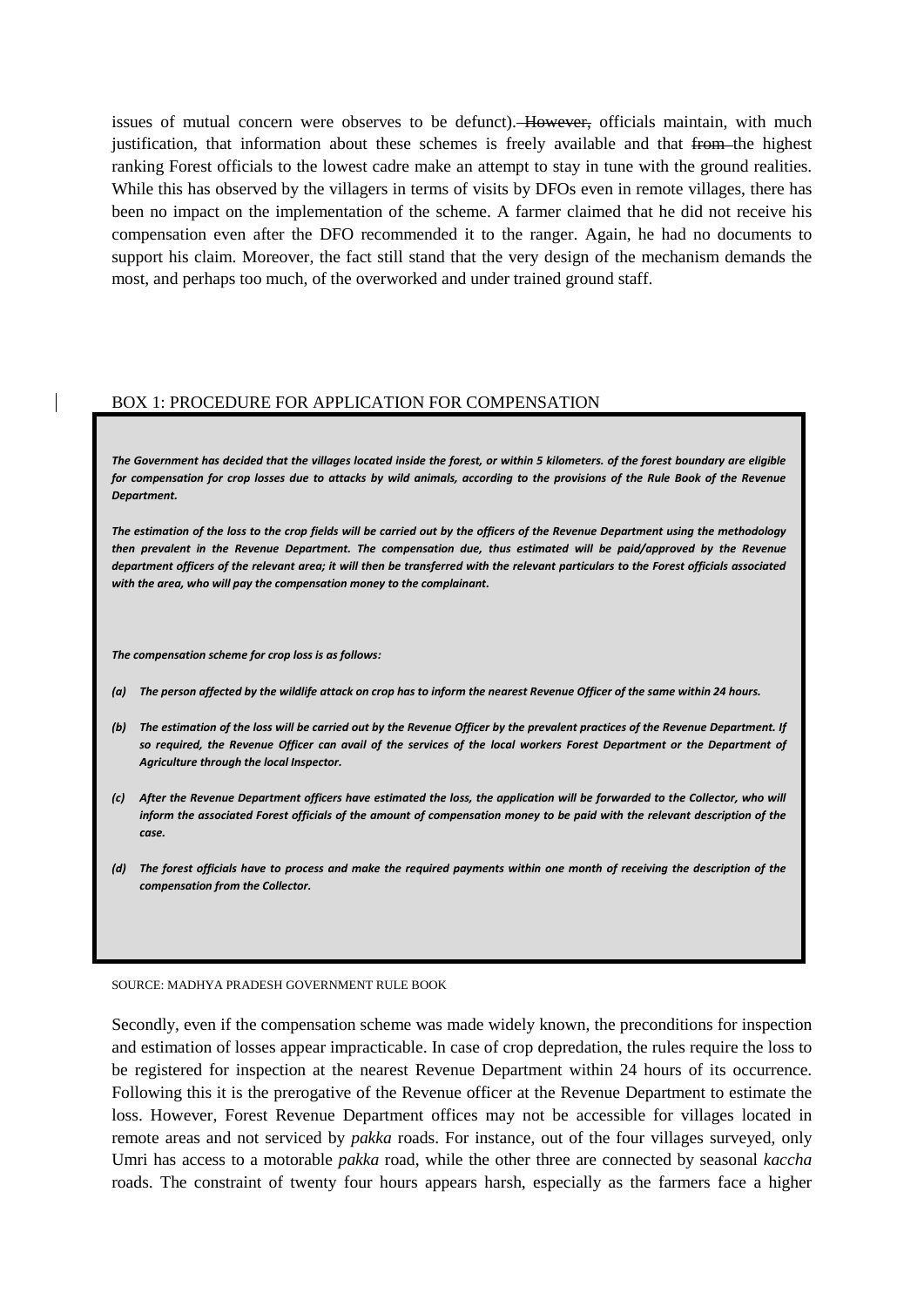opportunity cost of time during the time of harvest or protection of fields.

Further, applying for compensation in case of livestock depredation requires a diagnosis by a vet, calling who is the responsibility of the complainant. Injured livestock are required to be treated, with the incurred expenditure compensated later while the carcass of dead livestock needs to be inspected to determine cause of death. Such inspection and reports need the presence of medical practitioners who are not always located or available in villages, and who may be unwilling to travel to remote villages. It is possible that the injured or dead livestock is no longer in an inspect-able condition by the time the vet arrives. Moreover, villagers may be too impoverished and unwilling to pay for the livestock's treatment, especially when they can see that chances of survival are dim and reimbursement uncertain.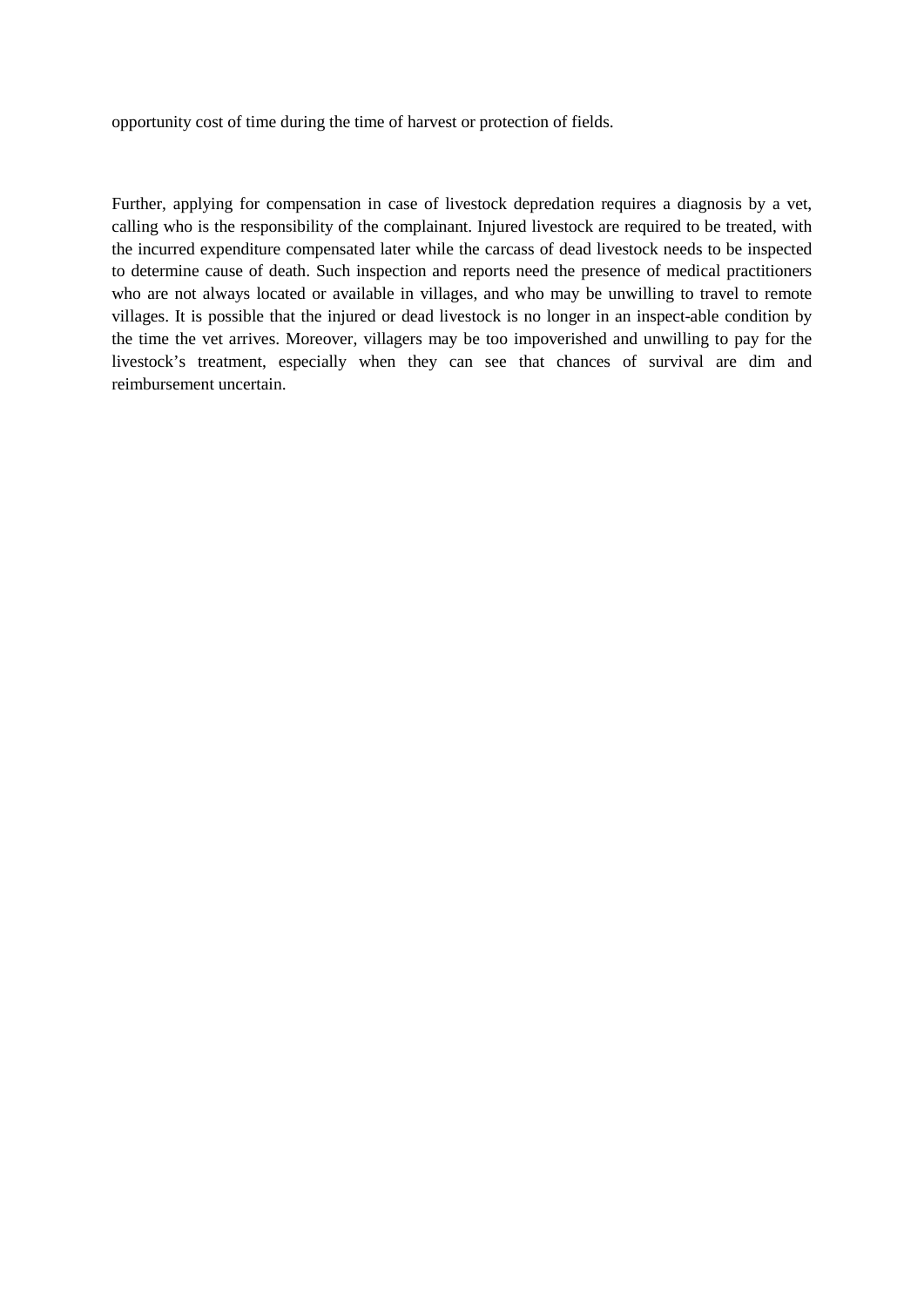## <span id="page-19-0"></span>**Conclusion**

Monetary compensation schemes are unlikely to be complete solutions for Human Wildlife Conflict given the nature of asymmetric information involved. Research has already established means for minimizing conflict, which can be combined with local knowledge to allay conflict. For instance, research has suggested protection measures which prove more effective than others. Ogada et al established that reinforced pens reduce livestock depredation, while the height of the field boundary height is inversely related to depredation. On the other hand, farmers have discovered that some crops are by their nature less prone to wildlife attacks than others. For example, in the region surveyed, *sarson* rarely faces damage as it is undelectable for the two animal species that cause the most damage, wild boars and *nilgai.* However, conflict can never be fully mitigated due to the very nature of cohabitation of humans and wildlife (Oli *et at.* 1994, Williams and Johnsingh 1996, Jhala and Sharma 1997, Mishra 1997, Nath and Sukumar 1998, Sekhar 1998, Rajpurohit 1999, Rajpurohit and Krausman 2000), and thus, a policy mix that does not incorporate an effective and implementable compensation scheme cannot serve its purpose either.

A compensation scheme to be effective needs to take into account the nature of the economic and social costs involved in the conflict. To minimize the opportunity cost of time involved, if not to reduce the alienation of the local communities, the wrinkles in the scheme need to be ironed out. There should ideally be one location point for reporting losses (say the nearest Ranger or Deputy Ranger's office), which should be responsible for the coordination with the Revenue Department or the vet, as the case may be. A role can also be made by technology in making the scheme effective. The provision of suitable equipment to the local forest officer for capturing and storing evidence from the scene of conflict would not require the urgent presence of the concerned authorities. Moreover, it can be used to ensure that complaints about conflict are duly registered and transmitted to higher authorities without any delay. In this regard, the system can be modified so as to replace the verbatim reporting currently prevalent.

The involvement of the local community with conservation as well as conflict reducing efforts is essential if they have to be successful. The alienation of local communities from conservation objectives can be addressed only when instead of a top-down execution, implementation of these laws is cognizant of ground realities (Hough 1988, Ormsby and Kaplin 2005, Sekhar 1988). An effective remedial action would involve understanding the root cause of depredation, and the best ways in which communities could be engaged in mitigating losses. Effective ways to eliminate night-time guarding through governmental intervention in setting up effective boundary walls would mitigate the losses to a great extent and might also economize the expenditure for the Government. These resolution strategies would benefit from expanding their spectrum to include factors such as social and economic costs of conflict, local administrative and political conditions, etc. Research in Hemis National Park, India has shown that community based, participatory conservation initiatives tend to be successful in alleviating conflict, as well as reducing poaching by making local opinion amenable to conservation goals (Jackson and Wangchuk 2004). This paper is intended to be a pilot study for further research in this field.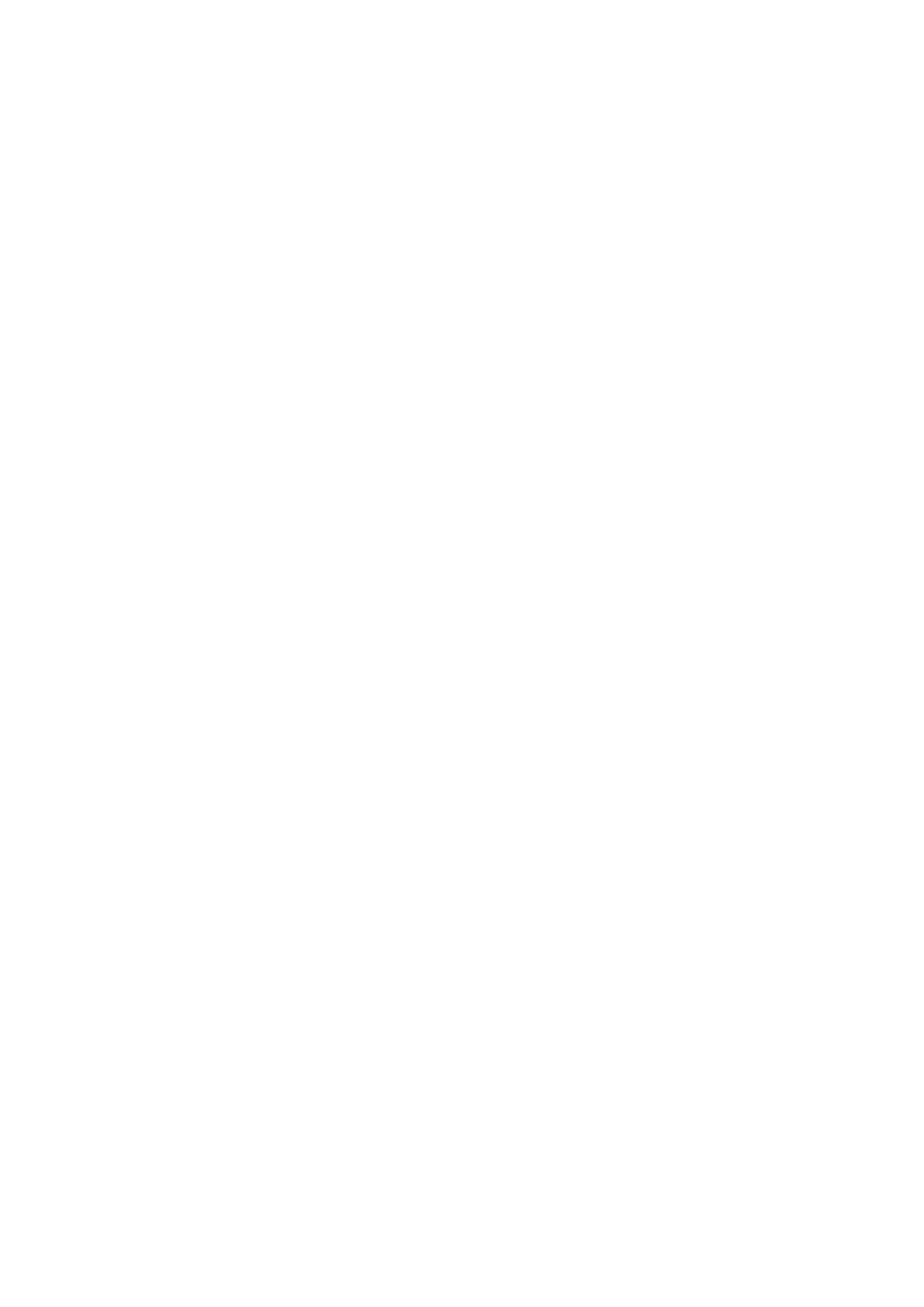# <span id="page-21-0"></span>**Citations**

#### 1. <http://sheopur.nic.in/kuno.htm>

- 2. O. Ogada, R. Woodroffe, O. Oguge, L.G. Frank, '*Limiting depredation by African Carnivores: the Role of Livestock Husbandry',* Conservation Biology, Vol 17, No 6 Dec 2003, Pages 1521-1530
- 3. M.D. Madhusudhan, C. Mishra, '*Why Big Fierce Animals are threatened: Conserving large mammals in densely populated landscapes'*, in Saberwal and Rangarajan (ed.) 'Battles over Nature: Science and Politics of conservation'
- 4. Madhusudan, M.D., 2000 '*Sacred cows and the protected forest: a preliminary survey of livestock presence in wildlife reserves'*, CERC Technical Report for Centre for Ecological Research and Conservation, Mysore.
- 5. Mishra, C., 1997, 'Livestock depredation by large carnivores in the Indian trans: Himalaya: Conflict perceptions and conservation prospect' *Environmental Conservation* 24: 33 8-43.
- 6**.** Madhusudan, M.D. 2003 *'Living amidst large wildlife: livestock and crop depredation*

*by large mammals in the interior villages of Bhadra Tiger Reserve, South India' Environmental Management*, 31(4): 466-475.

- 7. Jaysingh and Davidar 2003, *'Crop depredation of wildlife along Eastern boundary of the Kalakad – Mundhanthurai Tiger Reserve, Southern India'*, Journal, Bombay Natural History Society.
- 8. Amirtharaj C. Williams, Asir J. T. Johnsingh, Paul R. Krausman, '*Elephant-Human Conflicts in Rajaji National Park, North Western India'*, [Wildlife Society Bulletin,](http://www.jstor.org/action/showPublication?journalCode=wildsocibull) Vol. 29, No. 4 (Winter, 2001), pp. 1097-1104
- 9. K. S. Rajpurohit and P. R. Krausman, Human-Sloth-Bear Conflicts in Madhya Pradesh, India, [Wildlife Society Bulletin](http://www.jstor.org/action/showPublication?journalCode=wildsocibull) Vol. 28, No. 2 (Summer, 2000), pp. 393-399
- 10. Nagothu Udaya Sekhar 1998, '*Crop and Livestock depredation caused by wild animals in protected areas: the case of Sariska Tiger Reserve,Rajasthan, India'*, Center for International Environment and Development studies
- 11. Hales, D. 1989 Changing concepts of national parks. In *Conservation for the Twenty-First Century*, D. Western & M. Pearl (ed), pp. 139–44. Oxford, UK: Oxford University Press.
- 12. Johnsingh, A.J.T. & Panwar, H.S. 1992, '*Elephant conservation in India – problems and prospects* In P. Wegge (ed.) Mammal Conservation in Developing Countries: A New Approach, pp. 36–56. Aas, Norway: Agricultural University of Norway.
- 13. Rajpurohit, L.S. S.M. Mohnot 1988, '*Field observation on Nilgai (Boselaphus tragocamelus), Jodhpur*. *Tiger Paper* **XV**(3): 24–9.
- 14. Sukumar, R. 1990, '*Ecology of the Asian elephant in southern India. II Feeding habits*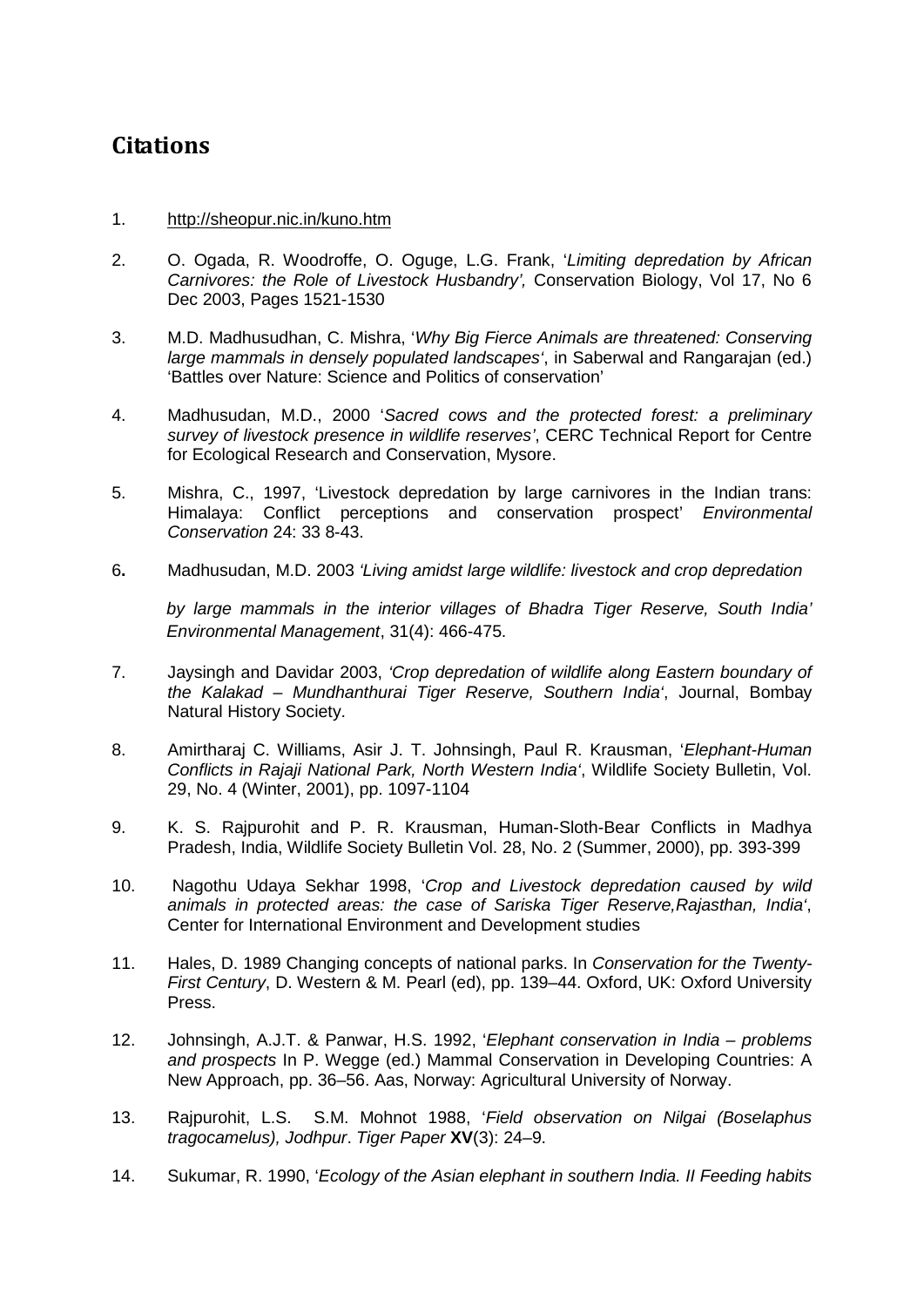*and crop raiding patterns*'. *Journal of Tropical Ecology* **6**: 33–53.

- 15. Sukumar R. 1991, *'The management of large mammals in relation to male strategies and conflict with people'*, Biological Conservation ,55: 93-102
- 16. Dave, C.V. 2010, '*Understanding conflicts and conservation of Indian wild ass around Little Rann of Kachchh, Gujarat, India'*. Final technical report submitted to Rufford Small Grant Program, UK.
- 17. Norton-Griffiths, Michael & Southey, Clive, 1995. *["The opportunity costs of](http://ideas.repec.org/a/eee/ecolec/v12y1995i2p125-139.html)  [biodiversity conservation in Kenya,](http://ideas.repec.org/a/eee/ecolec/v12y1995i2p125-139.html)" [Ecological Economics](http://ideas.repec.org/s/eee/ecolec.html)*, Elsevier, vol. 12(2), pages 125-139, February
- 18. Rodney M**.** Jackson Rinchen Wanchuka 2004 **'***Community-Based Approach to Mitigating Livestock Depredation by Snow Leopards'* Human Dimensions of Wildlife, 9:307–315
- 19. Ormsby Alison, Beth Kaplin, '*A framework for understanding community resident perceptions of Masoala National Park, Madagascar'* Environmental Conservation 32 (2): 156–164 © 2005 Foundation for Environmental Conservation
- 20. Hough, J.L. 1988, *Obstacles to effective management of conflicts between national parks and surrounding human communities in developing countries. Environmental Conservation* **15**(2): 129–136.
- 21. Bell, RHV 1984: '*The man animal interface : an assessment of crop damage and wildlife control'*. Pp 387-416 in Conservation and Wildlife conflict in Africa.
- 22. Gillingham S. Lee,P.C. 2003: *People and protected areas: a study of local perceptions of wildlife crop damage conflict in an area bordering the Selous Game Reserve',* Tanzania. Oryx 37: 316-325
- 23. Kangwana, K. 1993. '*Elephants and Maasai: Con¯ict and conservation in Amboseli, Kenya'* PhD dissertation, Cambridge University.
- 24. Naughton-Treves, L. 1997. *'Whose animals? A history of property rights to wildlife in Toro, western Uganda. Land Degradation and Development'*, 10: 311–328.
- 25. Siex, K.S. et Struhsaker, T.T. 1999. '*Colobus monkeys and coconuts: a study of perceived human-wildlife conflicts*'. Journal of Applied Ecology, 36(6): 1009–1020.
- 26. Prater, S. H. 1980 *'The Book of Indian Animals'*, Bombay Natural History Society, Bombay
- 27. Oli M., I.R. Taylor M.E.Rogers, 1994. '*Snow leopard Panthera uncia predation of livestock: an assessment of local perceptions in the Annapurna conservation area, Nepal'.* Biological Conservation 68: 63-8.
- 28. Jhala, Y.V. D.K. Sharma, 1997 '*Child-lifting by wolves in eastern Uttar Pradesh, India'*. *Journal of Wildlife Research 2:* 94-101.
- 29. Nath, C., R. Sukumar, 1998. *Elephant-human conflict in southern India: distribution patterns, people's perceptions and mitigation methods'* Asian Elephant Conservation Centre, Bangalore.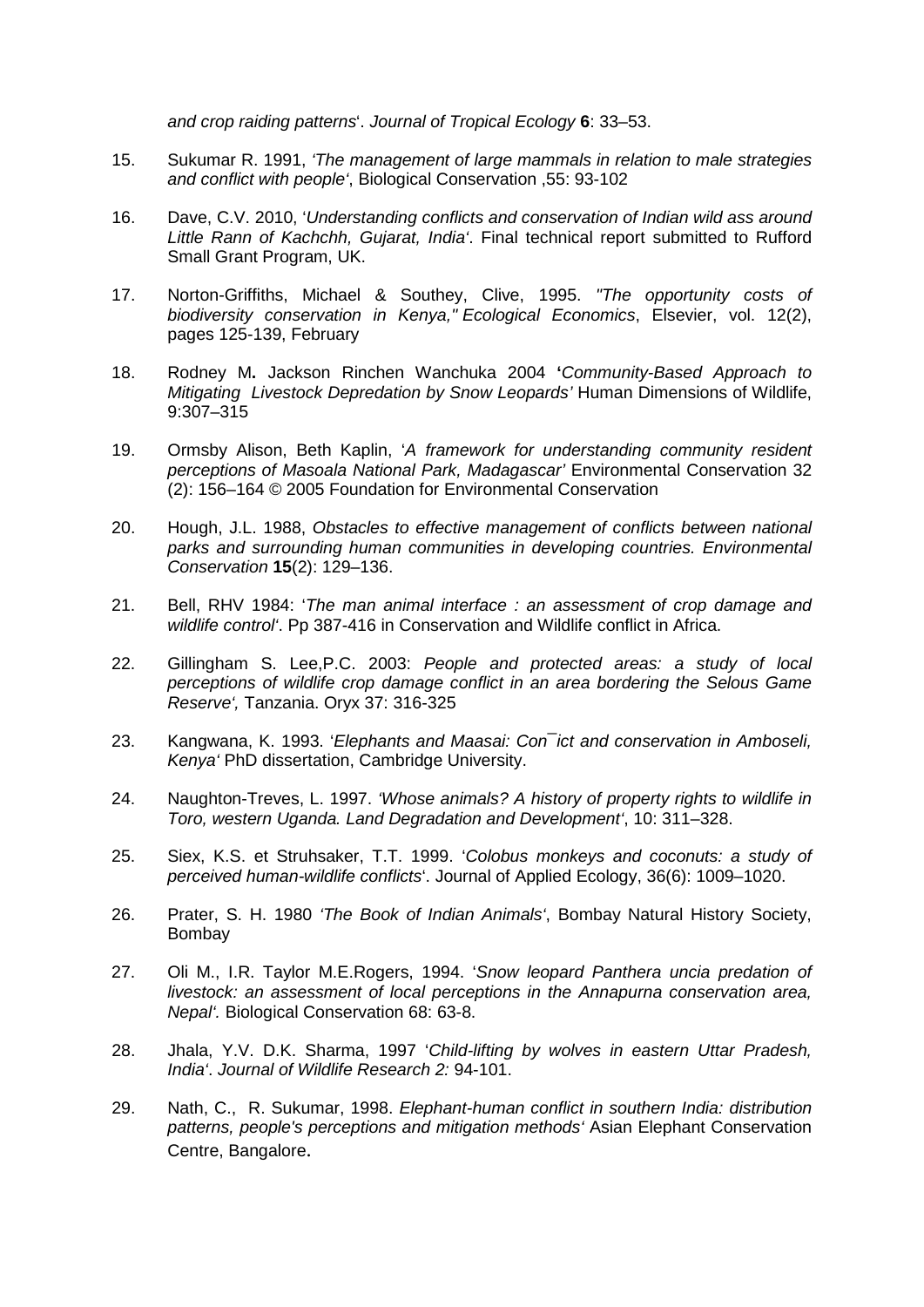# <span id="page-23-0"></span>**Appendix I- Compensation Scheme**

1. The compensation amounts for injury or damage to humans or livestock as decided by the State Government are as follows:

| <b>Description</b>                                 | <b>Compensation amount (in INR)</b>                                |
|----------------------------------------------------|--------------------------------------------------------------------|
| Injury to humans                                   | 20000                                                              |
| Permanent disability                               | 75000                                                              |
| Depredation of domestic animals by<br>wild animals | According to the provisions of the<br>Revenue Department rule book |

2. Compensation for depredation of domestic animals (From Rule book of revenue department Section 6, Serial no 4)

| Depredation of domestic animals  | <b>Compensation per animal</b><br>(in INR) |
|----------------------------------|--------------------------------------------|
| Buffalo/horse/Camel/Cow          | 10000                                      |
| Goat                             | 1000                                       |
| Donkey                           | 5000                                       |
| Pig                              | 1500                                       |
| Children-Buffalo/horse/cow/camel | 5000                                       |
| kid- goat, pig, donkey           | 5000                                       |

By the order of the State Government, the compensation scheme for the crop losses suffered by farmers due to attacks by forest animals is as under: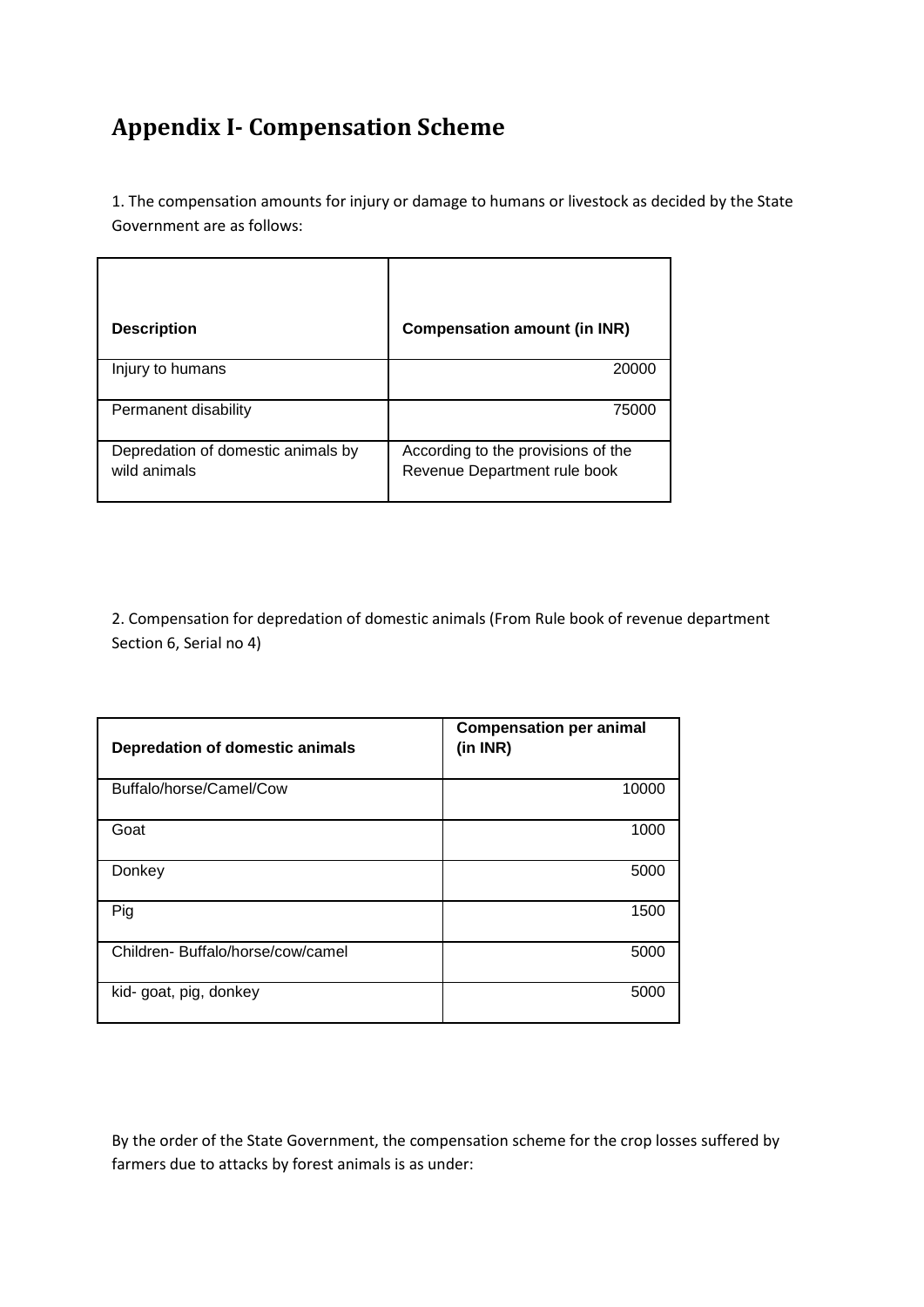The Government has decided that the villages located inside the forest, or within 5 kilometers. of the forest boundary are eligible for compensation for crop losses due to attacks by wild animals, according to the provisions of the Rule Book of the Revenue Department.

(a) The estimation of the loss to the crop fields will be carried out by the officers of the Revenue Department using the methodology then prevalent in the Revenue Department. The compensation due, thus estimated will be paid/approved by the Revenue department officers of the relevant area; it will then be transferred with the relevant particulars to the Forest officials associated with the area, who will pay the compensation money to the complainant.

The compensation scheme for crop loss is as follows:

- (a) The person affected by the wildlife attack on crop has to inform the nearest Revenue Officer of the same within 24 hours.
- (b) The estimation of the loss will be carried out by the Revenue Officer by the prevalent practices of the Revenue Department. If so required, the Revenue Officer can avail of the services of the local workers Forest Department or the Department of Agriculture through the local Inspector.
- (c) After the Revenue Department officers have estimated the loss, the application will be forwarded to the Collector, who will inform the associated Forest officials of the amount of compensation money to be paid with the relevant description of the case.
- (d) The forest officials have to process and make the required payments within one month of receiving the description of the compensation from the Collector.

The Section 6, Number 4 of the rule book of the Rule Book of the revenue department is as follows:

(a) Compensation for crop loss

| S.No. | <b>Description</b>                                                          | <b>Compensation amount per</b><br>hectare when crop loss is<br>25-50% of total crop<br>production | <b>Compensation amount</b><br>per hectare when crop<br>loss ismore than 50% of<br>total crop production |
|-------|-----------------------------------------------------------------------------|---------------------------------------------------------------------------------------------------|---------------------------------------------------------------------------------------------------------|
| 1     | Small and<br>marginal farmers-<br>0 hectares-2<br>hectares of land<br>owned | Rain fed crops-Rs. 2000                                                                           | Rain fed crops- Rs. 3000                                                                                |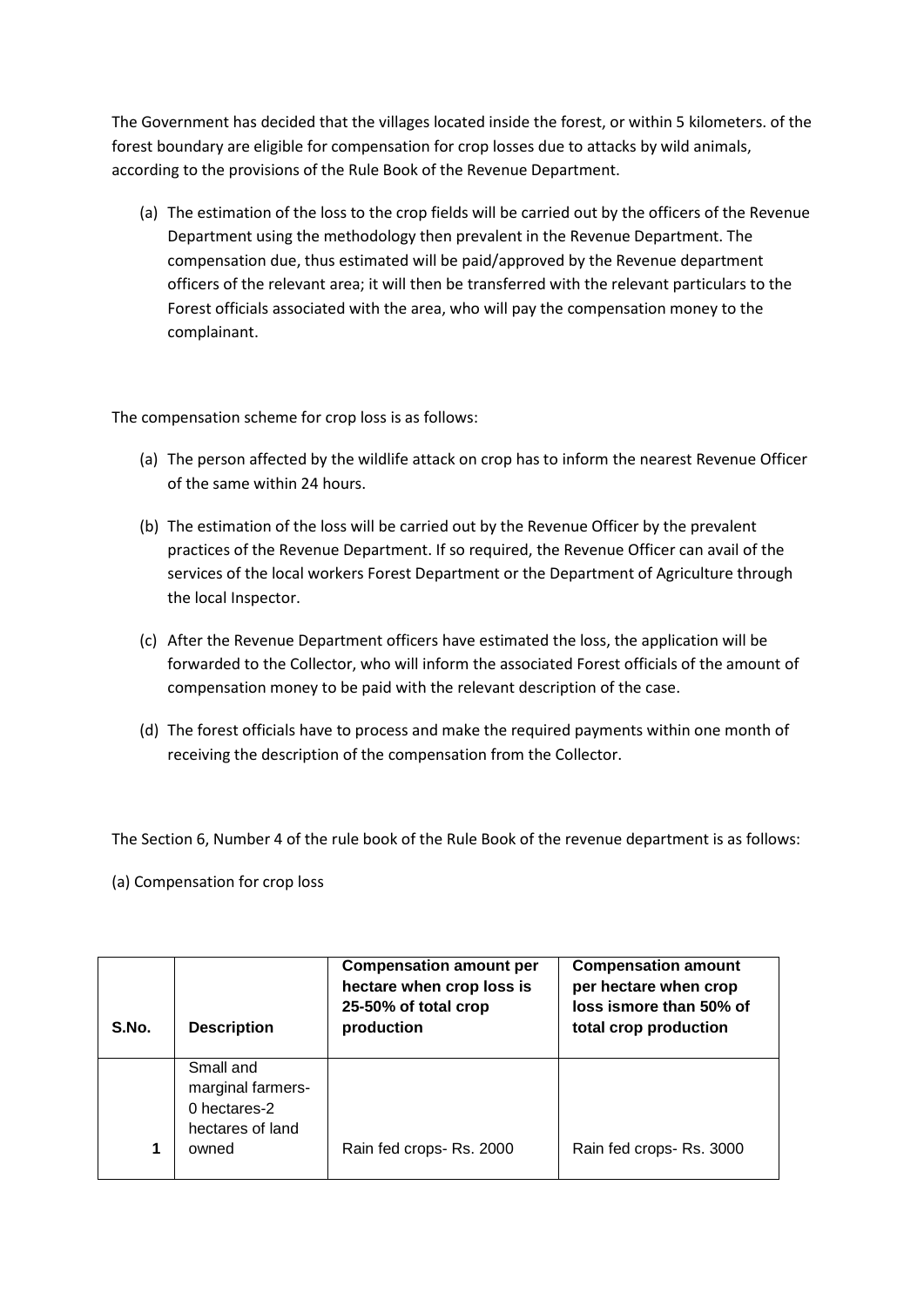|              |                                                                                                        | Irrigated crops-Rs 3500                                              | Irrigated crops-Rs 7500                                               |
|--------------|--------------------------------------------------------------------------------------------------------|----------------------------------------------------------------------|-----------------------------------------------------------------------|
|              |                                                                                                        | Perennial crops (crop cycle<br>is less<br>than 6 months)- Rs 5000    | Perennial crops (crop cycle<br>is<br>less than 6 months)- Rs<br>7500  |
|              |                                                                                                        | Perennial crops (crop cycle<br>is<br>more than 6 months)- Rs<br>7500 | Perennial crops (crop cycle<br>is<br>more than 6 months)- Rs<br>10000 |
| $\mathbf{2}$ | Farmers with<br>more<br>land than small<br>and<br>marginal farmers-<br>more than 2<br>hectares of land | Rain fed crops-Rs 1500                                               | Rain fed crops-Rs 2500                                                |
|              |                                                                                                        | Irrigated crops-Rs 2500                                              | Irrigated crops-Rs 5000                                               |
|              |                                                                                                        | Perennial crops (crop cycle<br>is<br>less than 6 months)- Rs<br>3500 | Perennial crops (crop cycle<br>is<br>less than 6 months)- Rs<br>5000  |
|              |                                                                                                        | Perennial crops (crop cycle<br>is<br>more than 6 months)- Rs<br>5000 | Perennial crops (crop cycle<br>is<br>more than 6 months)- Rs<br>7500  |

(b) Compensation for fruit bearing trees, oranges, lemons, papaya, banana, grapes, pomegranate, etc

| S.No | <b>Description</b>                                                                  | Compensation<br>amount when crop<br>$loss$ is 25-50% of<br>total crop<br>production | Compensation<br>amount when<br>crop loss is more<br>than 50% of total<br>crop production |
|------|-------------------------------------------------------------------------------------|-------------------------------------------------------------------------------------|------------------------------------------------------------------------------------------|
| 1    | Orchards/Vines (Fruits/crops on trees)<br>(Other than crops mentioned in<br>S.No.2) | Rs 200 per tree                                                                     | Rs 300 per tree                                                                          |